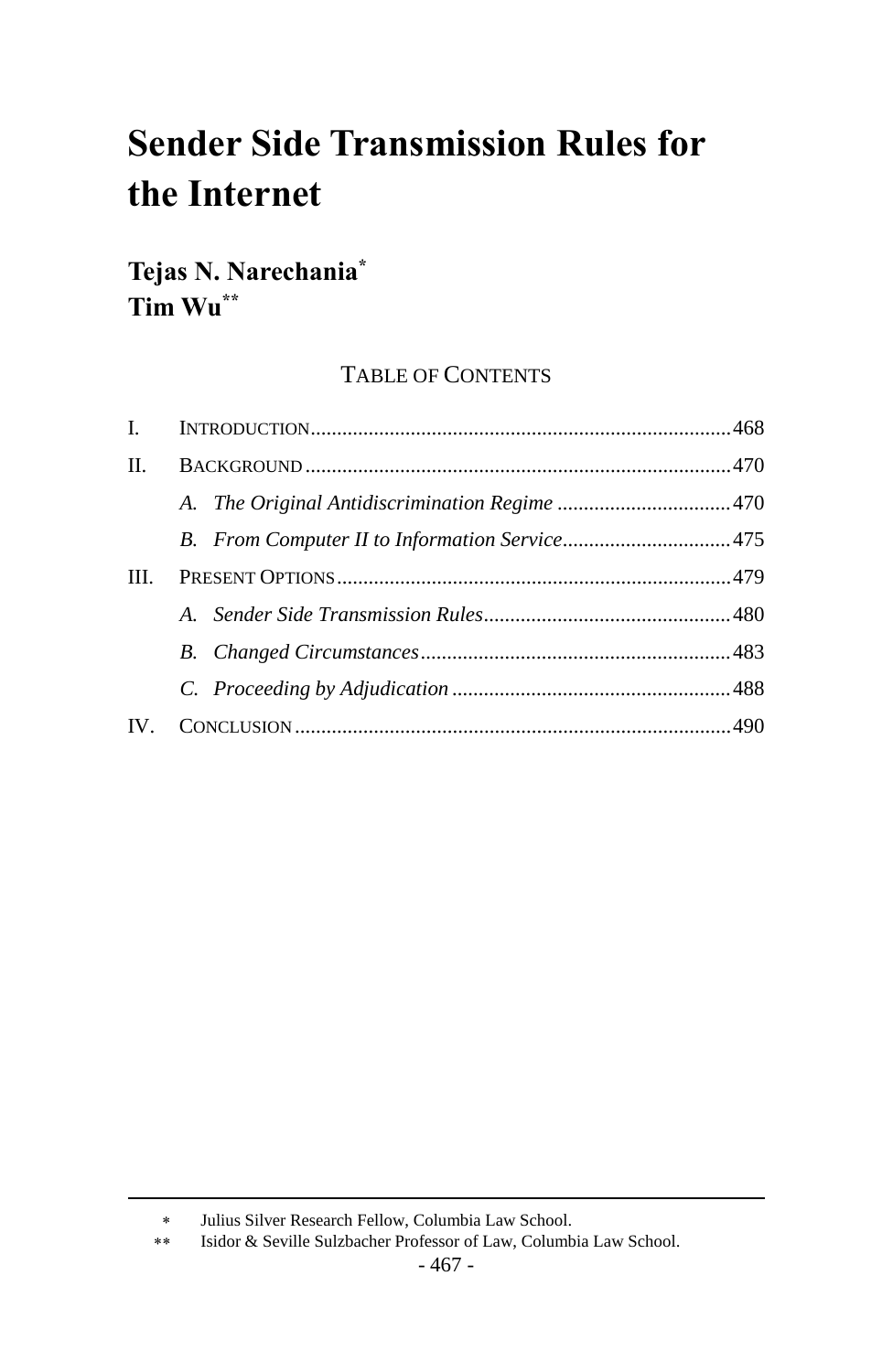#### <span id="page-1-1"></span>I. INTRODUCTION

<span id="page-1-0"></span>Since 1966, the Federal Communications Commission has, one way or another, protected businesses that deliver services over the nation's communications infrastructure. But in January 2014, the U.S. Court of Appeals for the D.C. Circuit struck down the FCC's net neutrality rules contained in its 2010 *Open Internet Order*. <sup>1</sup> FCC Chairman Tom Wheeler has since indicated that he will take up the D.C. Circuit's invitation to implement rules that, consistent with historic practice, "will meet the court's test for preventing improper blocking of and discrimination among Internet traffic."<sup>2</sup>

Chairman Wheeler's statement invites an obvious question: presuming that the FCC wants its rules to survive judicial scrutiny, what is the most prudent legal course? While the Commission has a variety of legal options, we focus here on two solutions that are almost certain to survive legal challenge, while not taking any position on the merits of possible alternatives.

We propose a novel option that relies on a partial return to the powers delegated to the FCC by Title II of the Communications Act.<sup>3</sup> In particular, we suggest that the Commission take seriously the asymmetric framework suggested by the D.C. Circuit based on the premise that two distinct transmissions comprise a single broadband transaction. Consider a common usage of a broadband connection: first, the subscriber—the consumer—*calls* an application, service, or other content provider using the carrier facilities for which she has purchased access. Second, the content provider *sends a response* to the consumer, which necessarily traverses the broadband carrier's facilities to reach the original consumer. This two-stage process is the framework adopted by the D.C. Circuit; as the court emphasized, it may be "logical to conclude that [a broadband provider] may be a common carrier with regard to some activities but not others."<sup>4</sup>

<sup>1.</sup> Preserving the Open Internet Broadband Indus. Practices, *Report and Order*, FCC 10-201, 25 FCC Rcd. 17905 (2010) [hereinafter *2010 Open Internet Order*], *aff'd in part, vacated in part sub nom.* Verizon v. FCC, 740 F.3d 623, 636–42 (D.C. Cir. 2014).

<sup>2.</sup> Tom Wheeler, Chairman, FCC, Statement on the FCC's Open Internet Rules (Feb. 19, 2014), *available at* https://apps.fcc.gov/edocs\_public/ attachmatch/DOC-325654A1.pdf; *see* Open Internet Remand, *Public Notice*, FCC GN Docket No. 14-28 (rel. Feb. 19, 2014); *see also* Protecting and Promoting the Open Internet, *Notice of Proposed Rulemaking*, GN Docket No. 14-28, FCC 14-61 (2014), *available at* http://transition.fcc.gov/Daily\_Releases/Daily\_Business/ 2014/db0515/FCC-14-61A1.pdf.

<sup>3.</sup> 47 U.S.C. §§ 201-231 (2006).

<sup>4.</sup> *Verizon*, 740 F.3d at 653 (citing NARUC v. FCC, 533 F.2d 601, 608 (D.C. Cir. 1976)); *see also* FCC v. Midwest Video Corp., 440 U.S. 689, 701 n.9 (1979).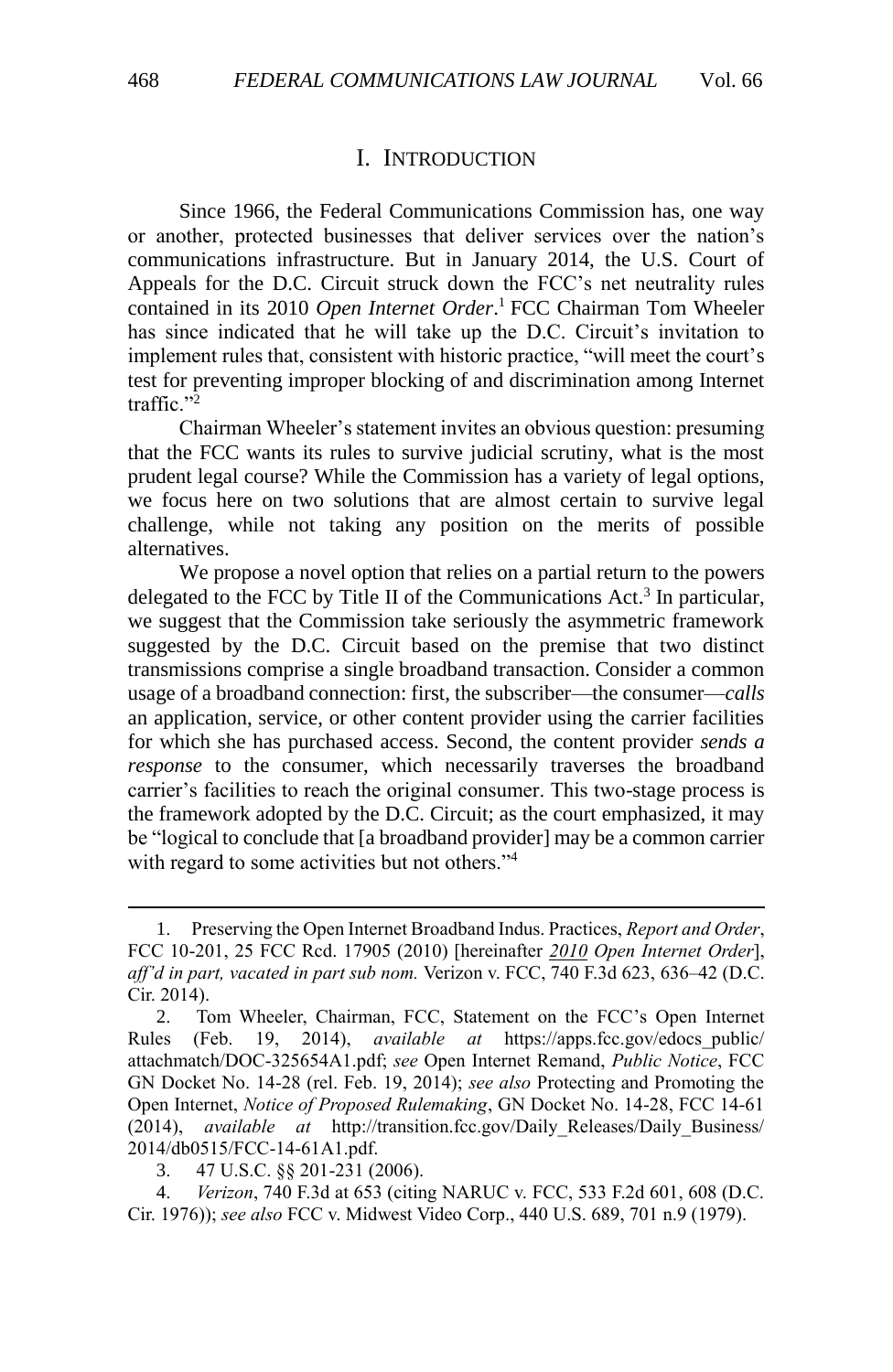<span id="page-2-0"></span>The FCC may therefore decide, as a matter of first impression, that *response* transactions are subject to common carrier rules against discrimination and blocking. Indeed, as we explain below, none of the arguments that the information service designation applies to a broadband connection's call service can be said to apply to the response transaction. Cabining the reach of the Commission's *Cable Modem Order*, which designated the call transaction an information service,<sup>5</sup> to *only* the first stage of the two-stage framework would restore the Commission's authority to enforce network neutrality rules over broadband-delivered content. In addition, because such sender-side regulation focuses on incoming traffic, it also provides a useful framework for addressing interconnection disputes between broadband carriers and content providers.

Alternatively, the FCC could simply examine whether changed circumstances have undermined its decade-old decision <sup>6</sup> to reclassify broadband transmissions from telecommunications services to information services. Our examination of the Commission's analysis shows that the factual premises underlying its 2002 conclusion are now largely obsolete. That decision relied on the outdated premise that broadband subscriptions were akin to dial-up services including AOL, all of which offered a bundle of services including email access, branded web browsers, newsgroups, chat rooms, and other Internet-based services. Today, the relevance of these bundled services is highly diminished, as broadband subscribers overwhelmingly rely on third-party services and products such as Gmail, Firefox, Google Groups, Facebook, Twitter, and Instagram.<sup>7</sup>

Thus, the FCC has at least two available paths. The first is predominantly legal: by adopting the two-stage framework articulated by the D.C. Circuit in *Verizon*, the Commission need only decide whether senderside transmissions fit more comfortably within the statutory definition of a telecommunications service or an information service. The second path is predominantly factual: Is the Commission still swayed by its analysis, now well over a decade old, analogizing broadband subscription services to dialup Internet access? Regardless of the path the Commission chooses, it will reach a similar destination. Either course allows the Commission to develop a regime that resembles its approach in the 1980s and 1990s—a period notable for the exponential growth of the telecommunications and Internet industries.

<sup>5.</sup> Inquiry Concerning High-Speed Access to the Internet Over Cable & Other Facilities, *Declaratory Ruling and Notice of Proposed Rulemaking*, FCC 02-77, 17 FCC Rcd. 4798, paras. 34–41 (2002) [hereinafter *Cable Modem Order*].

<sup>6.</sup> *Id.*

<sup>7.</sup> *See* discussion *infra* Part II.B.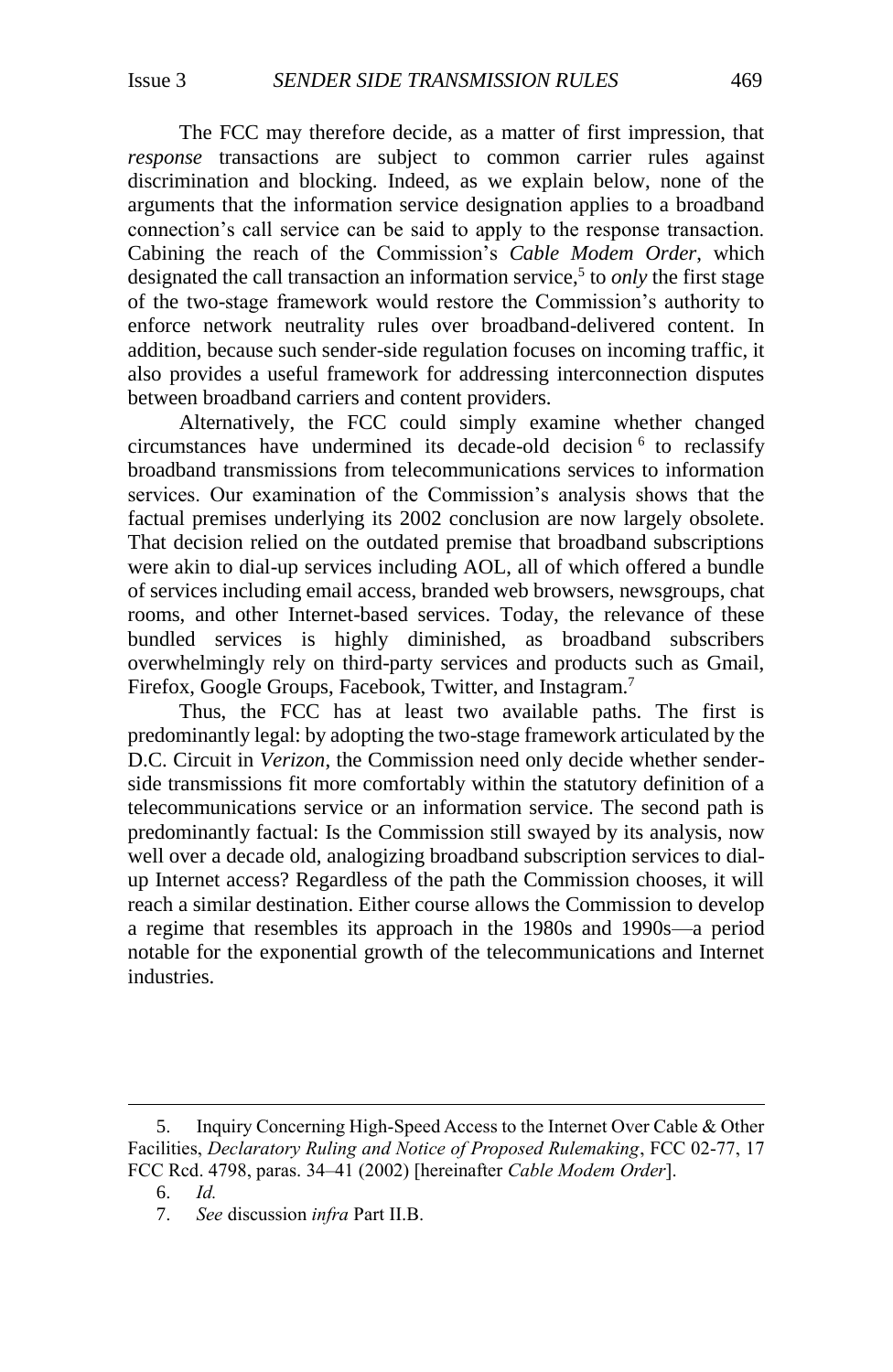#### <span id="page-3-3"></span><span id="page-3-2"></span>II. BACKGROUND

<span id="page-3-0"></span>For nearly fifty years, the FCC has enforced a regime whose basic purpose has been to foster the growth of network application providers and protect them from the owners of network facilities.<sup>8</sup> The most recent iteration of that regime, which attempted to enforce a form of basic network neutrality norms, was contained within the Commission's *Open Internet Order*, <sup>9</sup> but in fact the history of that effort stretches back into the 1960s.

#### <span id="page-3-1"></span>*A. The Original Antidiscrimination Regime*

The relevant history of the net neutrality regime begins with the FCC's *Computer Inquiries* that began in 1966.<sup>10</sup> Context is important here. The late 1960s marked the beginning of a historic shift at the Commission and the White House away from support for a regulated monopoly and toward the encouragement of competitive markets—especially in new markets.<sup>11</sup> This shift was driven both by the FCC and the Office of Telecommunications Policy in the White House; its long-term effects were nothing short of monumental. $12$ 

The project began with selected segments of the communications industry, primarily long-distance telephony, satellite services, attachments, and what was then called "network data processing" (now known as Internet services).<sup>13</sup> In each of these areas, the FCC developed a new regulatory initiative with two overarching goals.<sup>14</sup>

First, given the long history of regulation resulting in barriers to entry, the FCC attempted to avoid overregulation of new markets to encourage competition.<sup>15</sup> Second, the Commission recognized that any new entrant in these markets would necessarily depend on monopoly carriers, and would therefore be exceptionably vulnerable to anticompetitive behavior.<sup>16</sup> Hence, the project's second goal was to prevent the carriers from undermining these

8. *See 2010 Open Internet Order*, *supra* note [1,](#page-1-1) at 18044–45 (2010) (Copps, Comm'r, concurring).

9. *See generally id.*

10. *See, e.g.*, *id.* at 18045 (Copps, Comm'r, concurring) (referring to the "Computer Inquiries"); Appropriate Framework for Broadband Access to the Internet over Wireline Facilities, *Report and Order and Notice of Proposed Rulemaking*, FCC 05-150, 20 FCC Rcd. 14853, paras. 4 & n.9, 21 (2005) [hereinafter *DSL Reclassification Order*].

11. *See generally* TIM WU, THE MASTER SWITCH, chs. 7, 14 (2010) (tracing FCC regulatory action from Hush-A-Phone through the Bell divestiture).

12. *Id.* at 187.

13. *Id.* at 189.

14. *Id.*

 $\overline{a}$ 

15. *See 2010 Open Internet Order*, *supra* note [1,](#page-1-1) at para. 116.

16. *See id.* at para. 26.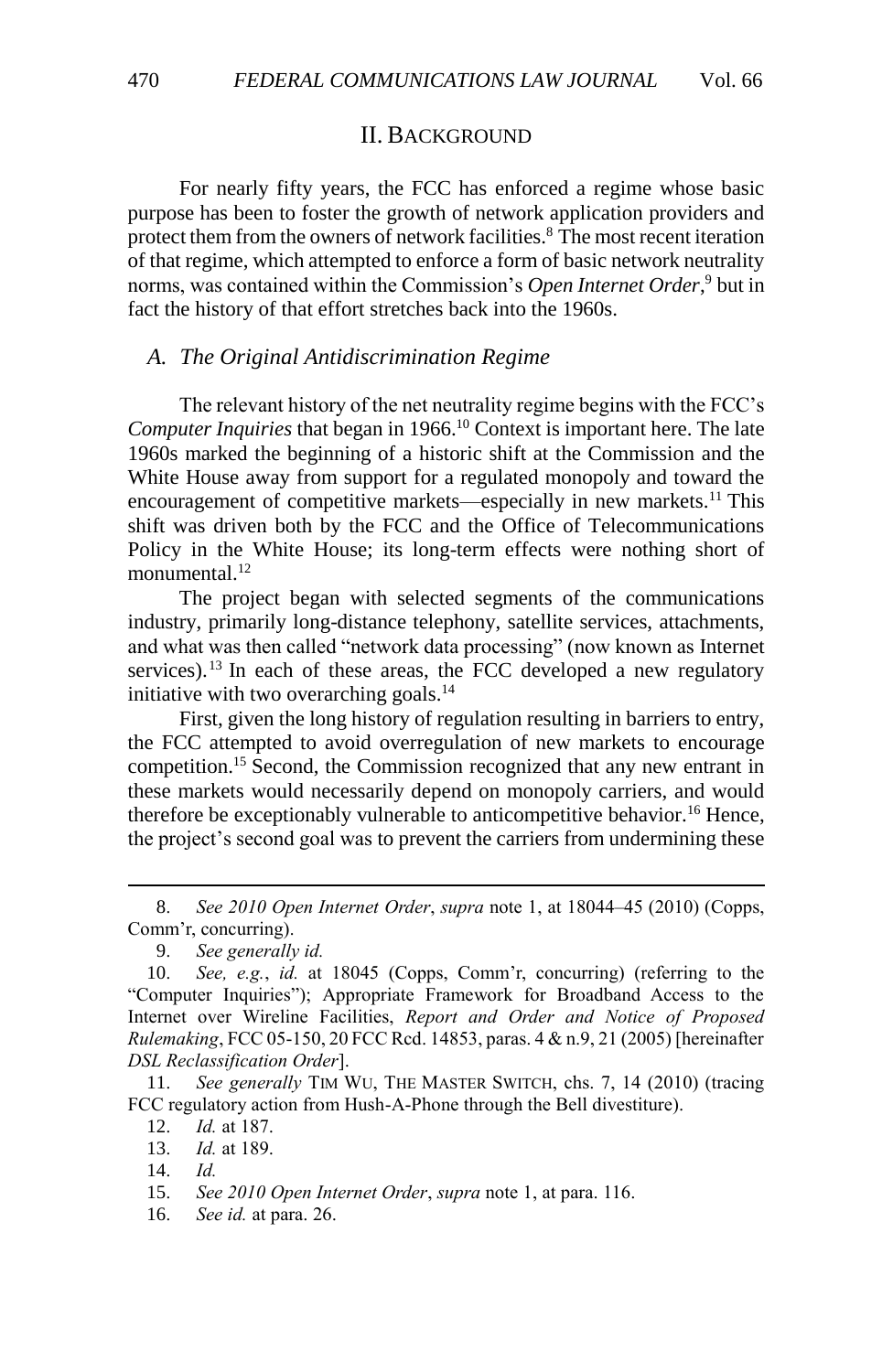new entrants. <sup>17</sup> These two goals underlay the Commission's *Carterfone*  decision and the subsequent liberalization of network attachments, the various MCI and Execunet decisions,<sup>18</sup> which opened to competition the long-distance telephony market, the "Open Skies" policy for satellites, <sup>19</sup> and, most relevant to our purposes, the *Computer Inquiries*. <sup>20</sup> The combined effect of these policies was to create a communications economy that relied on common carriage services as the foundation for other markets, and eventually, entire industries. Indeed, the entire Internet economy may be understood as an unexpected byproduct of the policies pursued in the *Computer Inquiries*. 21

This philosophy of opening markets on top of the network drove the FCC's *First Computer Inquiry*. The 1966 Notice of Inquiry that began the FCC's first foray into this space sought "information, views, and recommendations" regarding the vast "number of regulatory and policy questions" that had come to the fore through the "the growing convergence of computers and communications."<sup>22</sup> In the *Notice*, the Commission sought to determine "under what circumstances data processing, computer information, and message switching services . . . should be subject to the provisions of the Communications Act."<sup>23</sup>

<span id="page-4-0"></span>While the technologies of this era were different, the basic architecture of the regulatory problem is familiar. Companies, such as Electronic Data Systems (founded by entrepreneur Ross Perot), located at the "ends" of the telephone network, were offering computer services that ran "over" AT&T's wires.<sup>24</sup> Conceptually, firms such as EDS occupied a position similar to

 $\overline{a}$ 

23. *Id.* at para. 18.

<sup>17.</sup> WU, *supra* note [11,](#page-3-2) at 189–90.

<sup>18.</sup> *See* Jim Chen, *The Legal Process and Political Economy of Telecommunications Reform*, 97 COLUM. L. REV. 835, 845–47 (1997) (discussing FCC rulemaking and litigation regarding MCI and Execunet).

<sup>19.</sup> *See* Establishment of Domestic Commc'ns-Satellite Facilities by Non-Governmental Entities, *Report and Order*, FCC 70-306, 22 F.C.C. 2d 86 (1970); Establishment of Domestic Commc'ns-Satellite Facilities by Non-Governmental Entities, *Second Report and Order*, FCC 72-531, 35 F.C.C. 2d 844 (1972), *recon. in part*, Establishment of Domestic Commc'ns-Satellite Facilities by Non-Governmental Entities, *Memorandum Opinion and Order*, FCC 72-1198, 38 F.C.C. 2d 665 (1972).

<sup>20.</sup> *See infra* notes [22–](#page-4-0)[34](#page-6-0) and accompanying text.

<sup>21.</sup> *See* WU, *supra* not[e 11,](#page-3-2) at 197–99.

<sup>22.</sup> Reg. & Policy Problems Presented by the Interdependence of Computer  $\&$ Commc'n Servs. & Facilities, *Notice of Inquiry*, FCC 66-1004, 7 F.C.C. 2d 11, para. 2 (1966) [hereinafter *Computer I Notice*].

<sup>24.</sup> *See, e.g.*, Computer III Further Remand Proceedings: Bell Operating Co. Provision of Enhanced Servs., *Notice of Proposed Rulemaking*, FCC 95-48, 10 FCC Rcd. 8360, paras. 32, 33 n.81 (1995).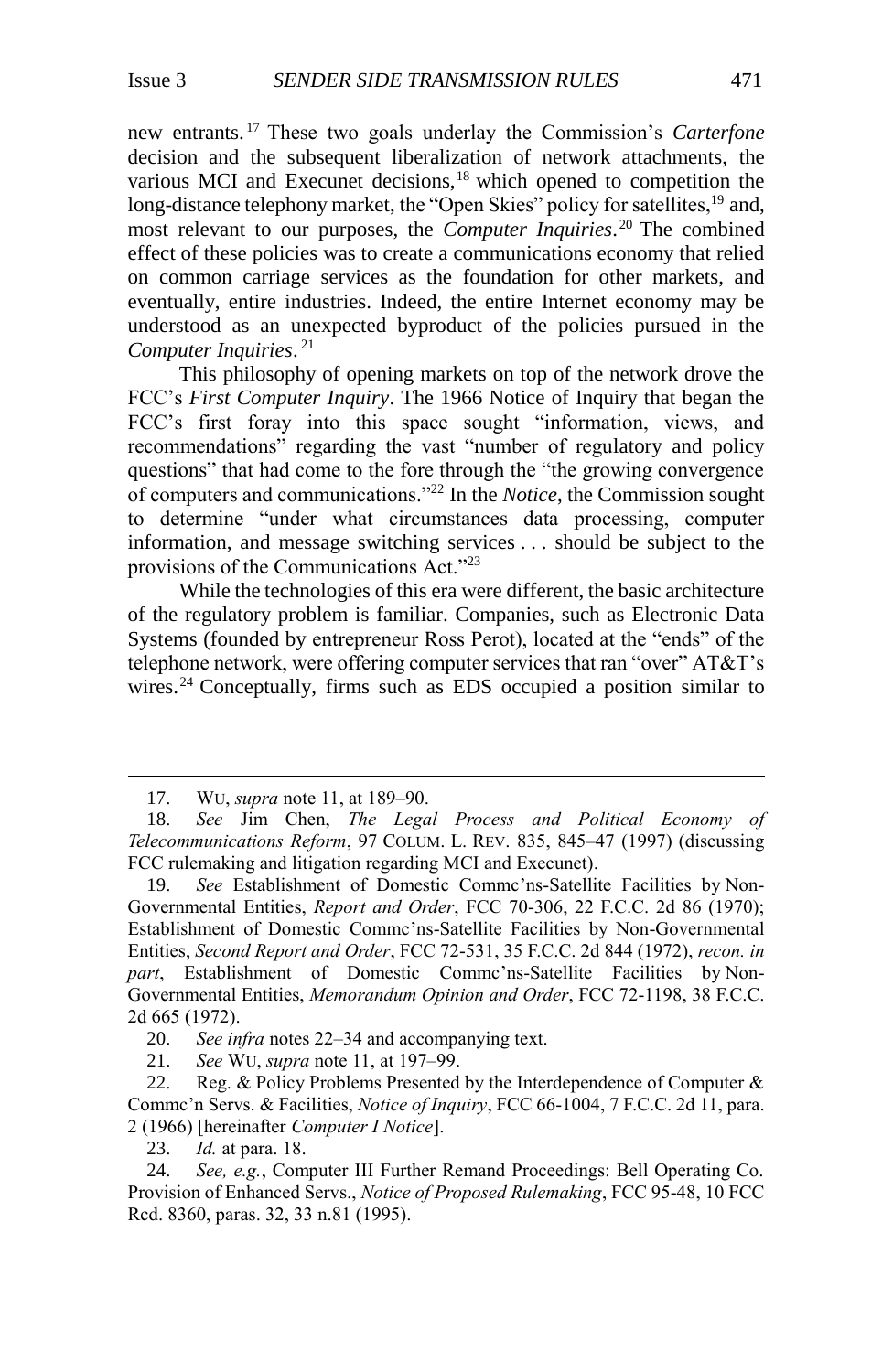Netflix or Wikipedia today, while the role of AT&T is now played by such carriers as Comcast, Verizon, and AT&T.<sup>25</sup>

<span id="page-5-0"></span>As noted, the FCC was motivated by an interest in avoiding overregulation in the new data processing market and protecting that nascent industry from the monopoly carrier. The *First Computer Inquiry* achieved the first goal by exempting data processing services from common carrier regulation. <sup>26</sup> The FCC accomplished its second goal with the *Inquiry*'s "maximum separation" rule, which required an incumbent carrier to form an entirely separate corporate entity if it wished to offer data processing or computer networking services.<sup>27</sup> The FCC believed that if AT&T was allowed to freely enter the market for network services, it could give itself unfair advantages to quickly eliminate competitors.<sup>28</sup> The Commission feared that the Bell companies would "favor their own data processing activities by discriminatory services, cross subsidization, [and] improper pricing," and therefore required that any carrier seeking to provide both transmission and processing capabilities segregate its offerings into "separate corporate entit[ies]."<sup>29</sup>

<span id="page-5-1"></span>To address cases where the distinction between data "transmission" and "processing" was less clear, the FCC defined a category of "hybrid" services<sup>30</sup> that were regulated according to the regime that governed the "primary thrust" of the offering: Where transmission predominated, the service would be subject to regulation under the Communications Act; where data processing predominated, only the maximum separation rule applied. $31$ Importantly, the Commission deferred further guidance on the distinction within hybrid services.<sup>32</sup> Instead, the FCC offered to conduct "ad hoc

<sup>25.</sup> In 2005, twenty-one years after AT&T's court-ordered divestiture, SBC a Regional Bell Operating Company previously known as Southwestern Bell acquired its former parent AT&T, thus creating the nation's largest unified telecommunications company. *See* WU, *supra* not[e 11,](#page-3-2) at 238–49.

<sup>26.</sup> Reg. & Policy Problems Presented by the Interdependence of Computer and Commc'n Servs. & Facilities, *Tentative Decision of the Commission*, 28 F.C.C. 2d 291, para. 24 (1970) [hereinafter *Computer I Initial Decision*].

<sup>27.</sup> *Id.* at para. 35.

<sup>28.</sup> *See id.* at paras. 25–26.

<sup>29.</sup> *Id.* at paras. 33, 36; *see also* Reg. & Policy Problems Presented by the Interdependence of Computer & Commc'n Servs. & Facilities, *Final Decision and Order*, FCC 71-255, 28 F.C.C. 2d 267, para. 12 (1971) [hereinafter *Computer I Final Decision*] (maintaining decision reached in *Computer I Initial Decision*); 47 C.F.R. § 64.702(c) (2013).

<sup>30.</sup> *Computer I Initial Decision*, *supra* note [26,](#page-5-0) at para. 39; *Computer I Final Decision*, *supra* not[e 29,](#page-5-1) at para. 31.

<sup>31.</sup> *Computer I Initial Decision*, *supra* note [26,](#page-5-0) at paras. 41–42; *Computer I Final Decision*, *supra* not[e 29,](#page-5-1) at paras. 31–32.

<sup>32.</sup> *See generally Computer I Initial Decision*, *supra* not[e 26.](#page-5-0)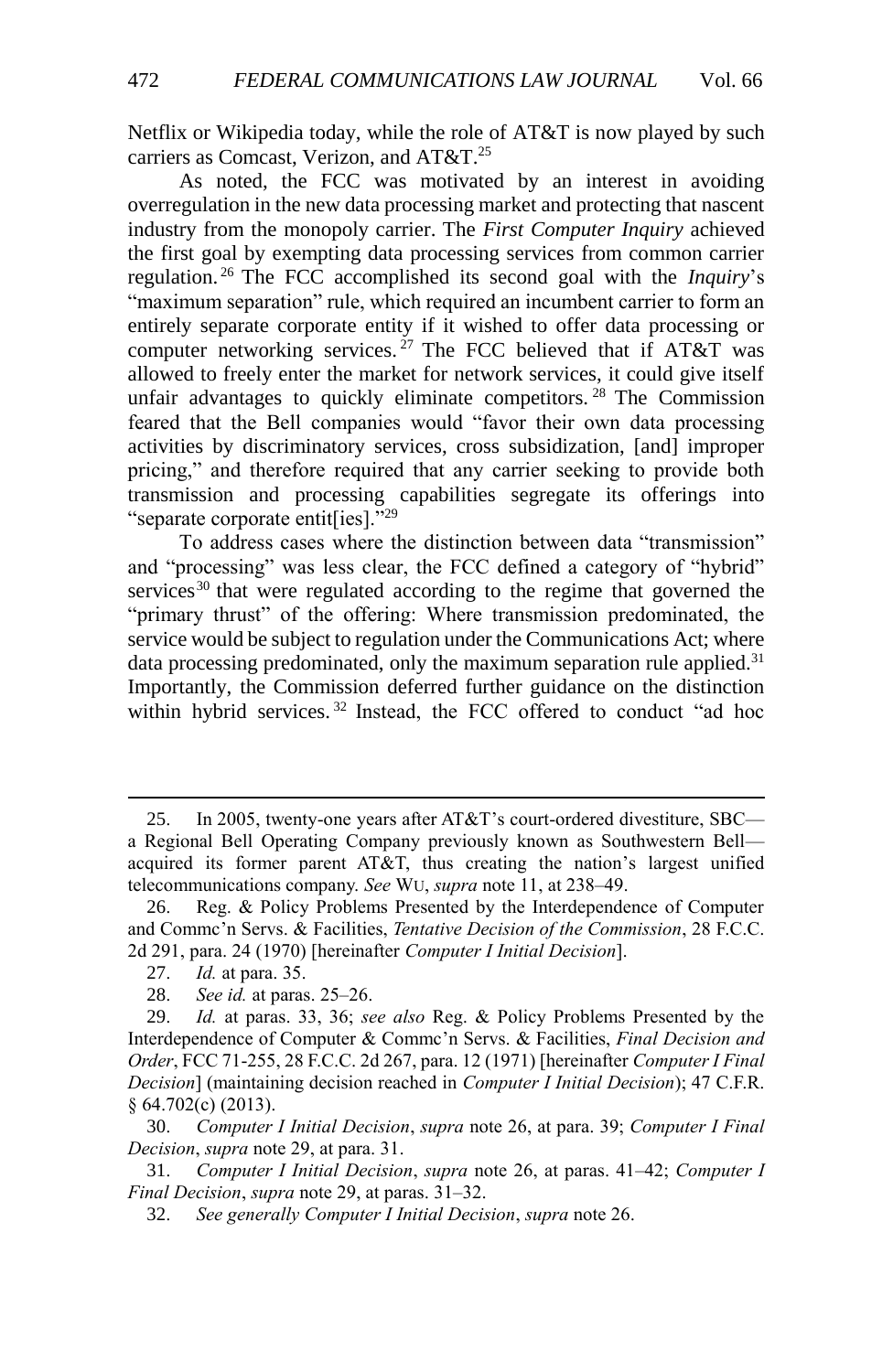$\overline{a}$ 

evaluations . . . to determine whether a particular package offering was essentially data processing or communication."<sup>33</sup>

<span id="page-6-0"></span>In 1979, the FCC's *Second Computer Inquiry* eliminated the confusing "hybrid" service and established a regime with just two layers: basic and enhanced services.<sup>34</sup> The new taxonomy created the first clear horizontal regulatory model in FCC history,<sup>35</sup> with its rough recognition of a transport layer and an application layer. *Computer II* put all firms offering services over the network into the enhanced category<sup>36</sup> and exempted them from most regulation.<sup>37</sup> At the same time, it maintained the common carriage rules for the underlying transport services that supported this growing industry.<sup>38</sup>

<span id="page-6-1"></span>The *Computer II* approach was the governing regulatory regime during the period of the exponential growth during the 1980s and 1990s in the computer networking and Internet industries. <sup>39</sup> Notably, the explosion in network services during this time casts serious doubt on the claims that any regulation under Title II is necessarily inconsistent with economic growth. $40$ To the contrary, the clever design of *Computer II*, which avoided overregulation of application-layer industries while simultaneously protecting them from carrier threats of blocking or discrimination, actually fueled growth in application-layer services.<sup>41</sup> Thus, the *Computer II* model can be understood as a great boon to firms like AOL and MSN, which

<span id="page-6-3"></span><span id="page-6-2"></span>33. *Computer I Final Decision*, *supra* note [29,](#page-5-1) at para. 27.

35. *See* Richard S. Whitt, *A Horizontal Leap Forward: Formulating a New Communications Public Policy Framework Based on the Network Layers Model*, 56 FED. COMM. L.J. 587, 615 (2004).

36. *Computer II Final Decision*, *supra* note [34,](#page-6-0) at para. 114 (There is "no regulatory distinction between enhanced services."); *see id.* at paras. 5, 96, 109.

37. *Id.* at paras. 107, 119–120.

38. *Id.* at paras. 7, 12. Basic services included voice services. The revised rules also limited the application of the "maximum separation" rule to only AT&T and GTE (now known as Verizon).

39. *See* Mark A. Lemley & Lawrence Lessig, *The End of End-to-End: Preserving the Architecture of the Internet in the Broadband Era*, 48 UCLA L. REV. 925, 930 (2001) ("The Internet is the fastest growing network in history. In its thirty years of existence, its population has grown a million times over.").

40. *See, e.g.*, Christopher S. Yoo, *Is There a Role for Common Carriage in an Internet-Based World?*, 51 HOUS. L. REV. 545, 557 (2013) ("[T]o the extent that the Internet generates positive externalities, imposing regulation would represent the opposite policy, systematically causing the systematic bias toward underproduction to worsen.").

41. *See* Robert Cannon, *The Legacy of the Federal Communications Commission's Computer Inquiries*, 55 FED. COMM. L.J. 167, 169 (2003); Jonathan Weinberg, *The Internet and "Telecommunications Services," Universal Service Mechanisms, Access Charges, and Other Flotsam of the Regulatory System*, 16 YALE J. ON REG. 211, 222 (1999).

<sup>34.</sup> Amendment of Section 64.702 of the Comm'n's Rules & Regs., *Final Decision*, 77 F.C.C. 2d 384, paras. 88–102 (1980) [hereinafter *Computer II Final Decision*].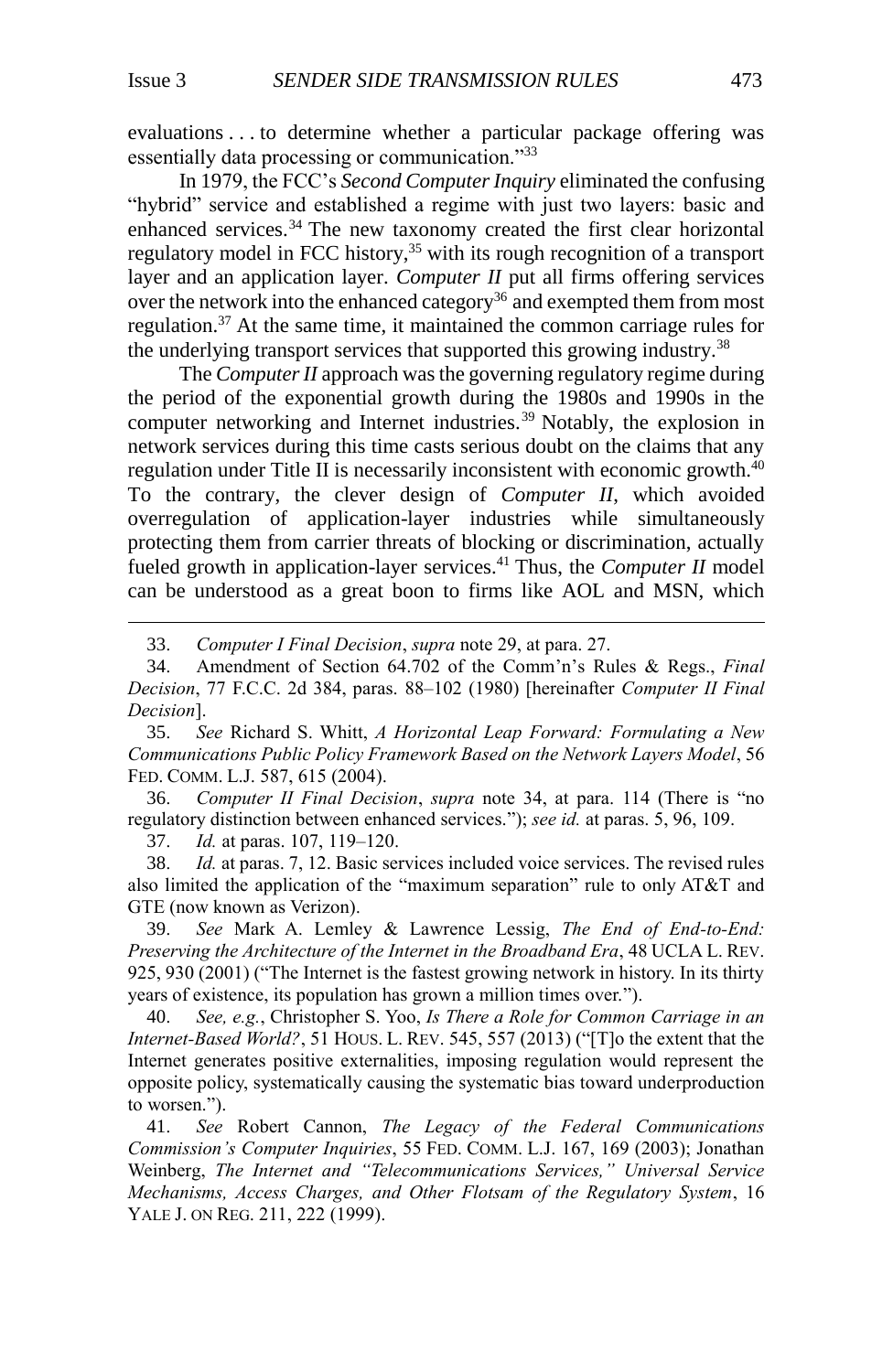provided low-cost network services simply by buying volumes of telephone numbers, as well as to the first wave of "dot-com" firms, such as Netscape and Yahoo!, which were able to reach users without paying costly termination fees to carriers.

The *Computer II* model survived until the early 2000s. Congress codified it in the Telecommunications Act of 1996, merely changing its nomenclature: an "enhanced service" was effectively renamed an "information service," and "basic service" became "telecommunications service."<sup>42</sup> Although *Computer II* was largely codified in statute, some details of the regime were modified by the Commission's lengthy *Third* 

<sup>42.</sup> The Act's definition of a "telecommunications service"—the commercial offering of the transmission of user information between two points without any change to the information—mirrored the FCC's understanding of a "basic service" under *Computer II*. *Compare* 47 U.S.C. § 153(50), (53), *with Computer II Final Decision*, *supra* note [34,](#page-6-0) at para. 96 (basic service "offers a pure transmission capability over a communications path that is virtually transparent in terms of its interaction with customer supplied information."). *See also Computer II Final Decision*, *supra* note [34,](#page-6-0) at para. 5.Similarly, the Act's definition of "information service"—"the offering of a capability for generating, acquiring, storing, transforming, processing, retrieving, utilizing, or making available information via telecommunications"—sounds in Computer II's "enhanced service" definition. *Compare* 47 U.S.C. § 153(24) *with Computer II Final Decision*, *supra* note [34,](#page-6-0) at para. 97 (in enhanced service, for example, "applications are used to act on the content, code, protocol, and other aspects of the subscriber's information."). *See also Computer II Final Decision*, *supra* note [34,](#page-6-0) at para. 5.

For more on the similarities between Computer II and the Telecommunications Act of 1996, see Fed.-State Joint Bd. on Universal Serv., *Report to Congress*, FCC 98- 67, 13 FCC Rcd. 11501, para. 21 (1998) ("[W]e find that Congress intended the categories of 'telecommunications service' and 'information service' to parallel the definitions of 'basic service' and 'enhanced service' developed in our Computer II proceeding . . . ."). *See also* Nat'l Cable & Telecomms. Ass'n v. Brand X Internet Servs., 545 U.S. 967, 977 (2005) ("The definitions of the terms telecommunications service and information service established by the 1996 Act are similar to the *Computer II* basic- and enhanced-service classifications." (internal quotation marks omitted)); Framework for Broadband Internet Serv., *Notice of Inquiry*, FCC 10-114, 25 FCC Rcd. 7866, para. 13 (2010) (the Telecommunications Act of 1996 "codif[ied] the Commission's distinction" from the *Computer Inquiries*); Kevin Werbach, *The Network Utility*, 60 DUKE L.J. 1761, 1774–75 (2011) (noting subtle difference in definitions).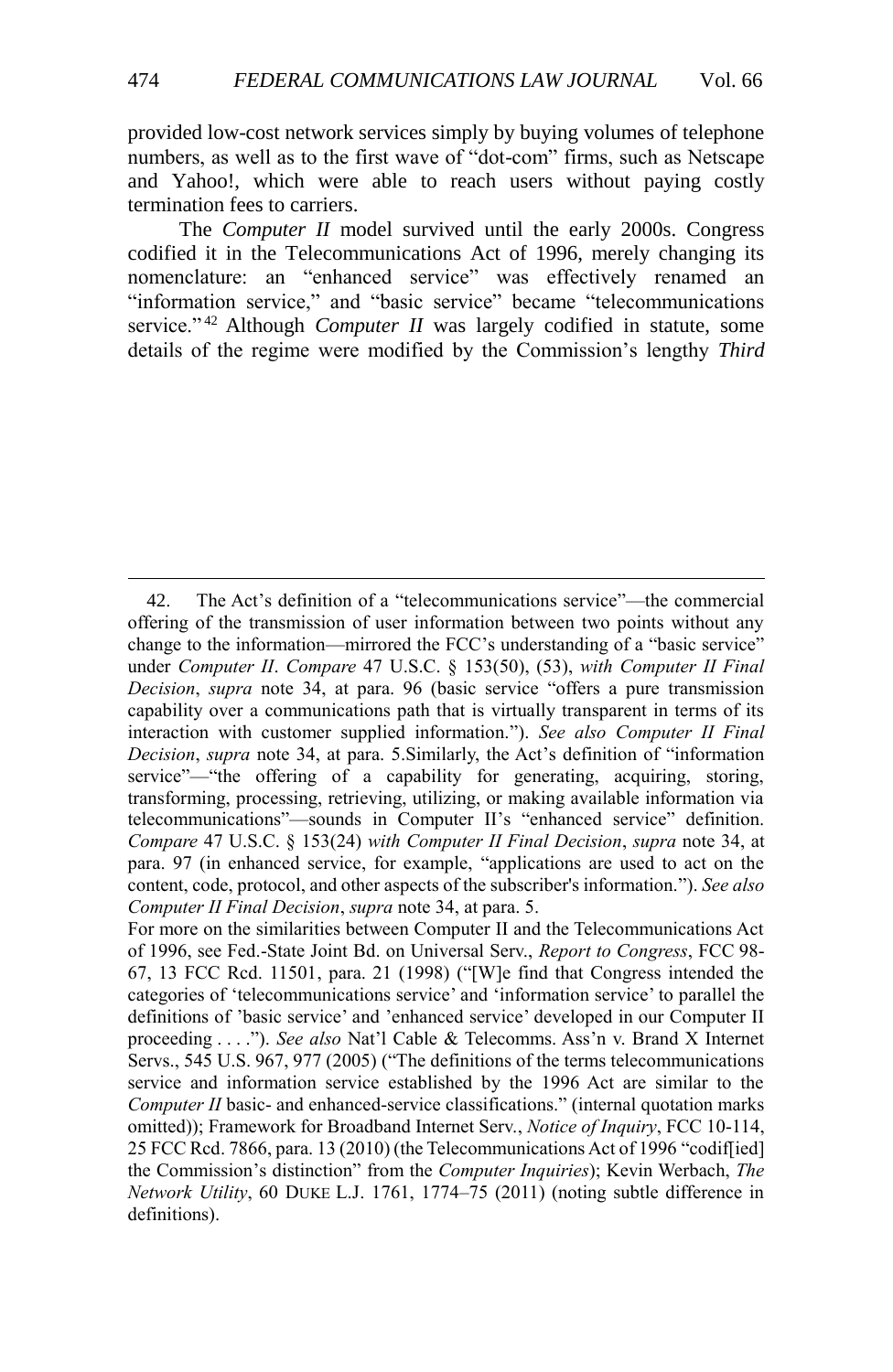$\overline{a}$ 

*Computer Inquiry*, <sup>43</sup> which, most notably, eliminated the "maximum separation" rule.<sup>44</sup>

#### <span id="page-8-0"></span>*B. From Computer II to Information Service*

Until the turn of the millennium, the Internet industry—that is, the set of application-layer data businesses that depended on networked telecommunications infrastructure—blossomed under a regime that both deregulated its services and protected them from carrier interference under Title II of the Communications Act of 1934. Shortly thereafter, the FCC sought to preserve these critical goals under a new regulatory structure. It moved to an alternative regime that reclassified all Internet services including the underlying carrier services—as "information services,"<sup>45</sup> while still preventing carrier abuses through the enforcement of net neutrality norms.<sup>46</sup>

In 1998, the Commission began considering how to appropriately classify broadband services, beginning with the puzzle posed by cable Internet service providers.<sup>47</sup> Cable broadband providers vertically integrated many of the functions that were sold separately by "enhanced service" providers like AOL. In fact, one of the justifications for the AOL-Time

44. The motivation to remove the maximum separation rule was driven, in part, by a Chicago School-based understanding of the benefits of vertical integration. But as we explain further, such an understanding of vertical integration understates the possibility for network platforms to make anticompetitive use of vertical agreements by, for example, exclusion.

45. *See Cable Modem Order*, *supra* note [5;](#page-2-0) *DSL Reclassification Order*, *supra*  not[e 10.](#page-3-3)

46. Appropriate Framework for Broadband Access to the Internet over Wireline Facilities, *Policy Statement*, FCC 05-151, 20 FCC Rcd. 14986, para. 4 (2005), *available at* http://hraunfoss.fcc.gov/edocs\_public/attachmatch/FCC-05-151A1.pdf.

47. *See* Inquiry Concerning the Deployment of Advanced Telecomms. Capability to All Ams. in a Reasonable & Timely Fashion, *Notice of Inquiry*, FCC 98-187, 13 FCC Rcd. 15280, paras. 77–82 (1998).

<sup>43.</sup> Amendment of Section 64.702 of the Comm'n's Rules & Regs (Third Computer Inquiry), *Notice of Proposed Rulemaking*, FCC 85-397, 50 Fed. Reg. 33581 (1985). This final proceeding in the trilogy of *Inquiries* lasted over a decade, spawning a plethora of orders and related litigation. *E.g.*, Amendment of Sections 64.702 of the Comm'n's Rules & Regs (Third Computer Inquiry), *Report and Order*, FCC 86-252, 104 F.C.C. 2d 958 (1986), *vacated sub nom.* California v. FCC, 905 F.2d 1217 (9th Cir. 1990); California v. FCC, 4 F.3d 1505 (9th Cir. 1993); California v. FCC, 39 F.3d 919 (9th Cir. 1994). In the end, *Computer III* replaced the "maximum separation" rule with a variety of technical rules mandating interconnection and a series of accounting safeguards to prevent cross-subsidization and potentially anticompetitive pricing practices. *See generally* Computer III Remand Proceedings: Bell Operating Co. Safeguards and Tier 1 Local Exchange Co. Safeguards, *Report and Order*, FCC 91-381, 6 FCC Rcd. 7571 (1991), *vacated in part sub nom.* California v. FCC, 39 F.3d 919 (9th Cir. 1994).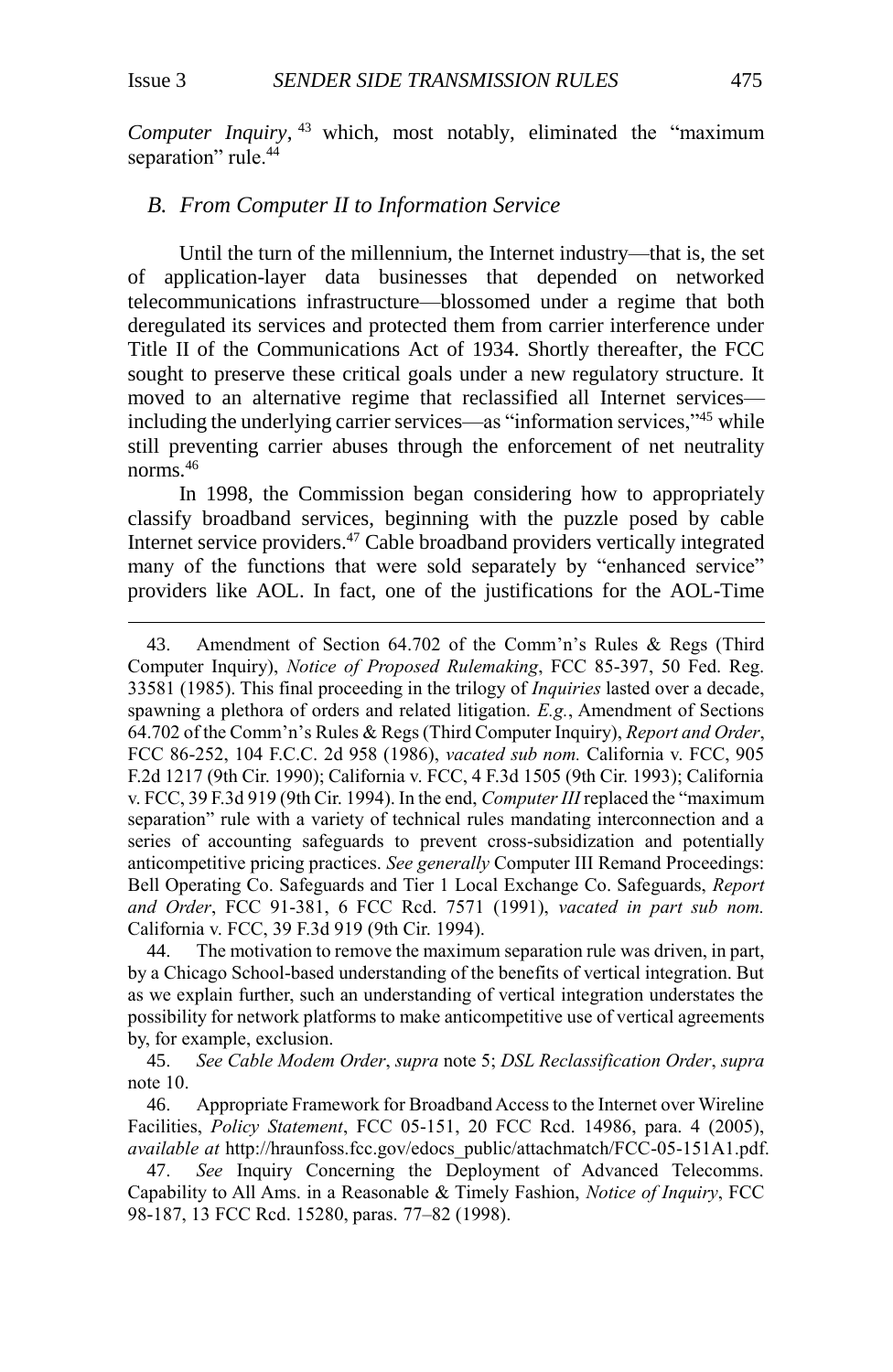Warner merger in 2000 was facilitating such integration.<sup>48</sup> Cable providers therefore seemed to be offering what, under the *Computer Inquiries* model, would have been two services: a telecommunications service and an information service. <sup>49</sup> Consequently, based on the statutory text of the Telecommunications Act—which, as we have noted, codified the *Computer II* regime—the Ninth Circuit concluded that cable operators were clearly offering both services.<sup>50</sup>

In 2002, the FCC departed from the interpretation derived from its *Computer Inquiries* by reclassifying all of the layers of cable modem service as one single "information service."<sup>51</sup> This designation had the critical effect of exempting it from the regulatory structure of Title II.<sup>52</sup> The Commission's reclassification rested on a few critical facts. First, the Commission compared the commercial offering of a cable modem service provider with the predominant alternative at the time: a dial-up internet connection offered by an independent provider like Earthlink or AOL (before its merger).<sup>53</sup> Such Internet service providers typically offered a bundle of Internet services that were not themselves separable and had no separate legal status: a subscription to AOL came with access to an aol.com email address, to AOLbased newsgroups, as well as to the domain name system ("DNS").<sup>54</sup> So too with cable modem service: A cable modem subscriber had access, for example, to a [provider].net email address, a DNS, and other related services. <sup>55</sup> Thus, because dial-up Internet services were considered information services,<sup>56</sup> the Commission reasoned that cable modem service must also be an information service.<sup>57</sup>

Critical to the FCC's decision was its enigmatic conclusion that the "telecommunications component is not . . . separable from the dataprocessing capabilities of the [cable modem] service." <sup>58</sup> Dial-up Internet access providers, such as AOL, sold only data processing capabilities; the transmission component was separately sold and provided by each subscriber's respective phone company.<sup>59</sup> By contrast, the Commission noted that, at the time, no "cable modem service provider ha[d] made a stand-

54. *Id.*

<sup>48.</sup> WU, *supra* note [11,](#page-3-2) at 264–65.

<sup>49.</sup> *See* discussion *supra* Part II.A.

<sup>50.</sup> AT&T Corp. v. City of Portland, 216 F.3d 871 (9th Cir. 2000).

<sup>51.</sup> *Cable Modem Order*, *supra* note [5,](#page-2-0) at para. 7.

<sup>52.</sup> *See* 47 U.S.C. § 153(51) ("A telecommunications carrier shall be treated as a common carrier under this [Act] only to the extent that it is engaged in providing telecommunications services.").

<sup>53.</sup> *Cable Modem Order*, *supra* note [5,](#page-2-0) at para. 10.

<sup>55.</sup> *Id.* at para. 17.

<sup>56.</sup> *Id.* at para. 38.

<sup>57.</sup> *Id.*

<sup>58.</sup> *Id.* at para. 39.

<sup>59.</sup> *Id.* at para. 9, n.19.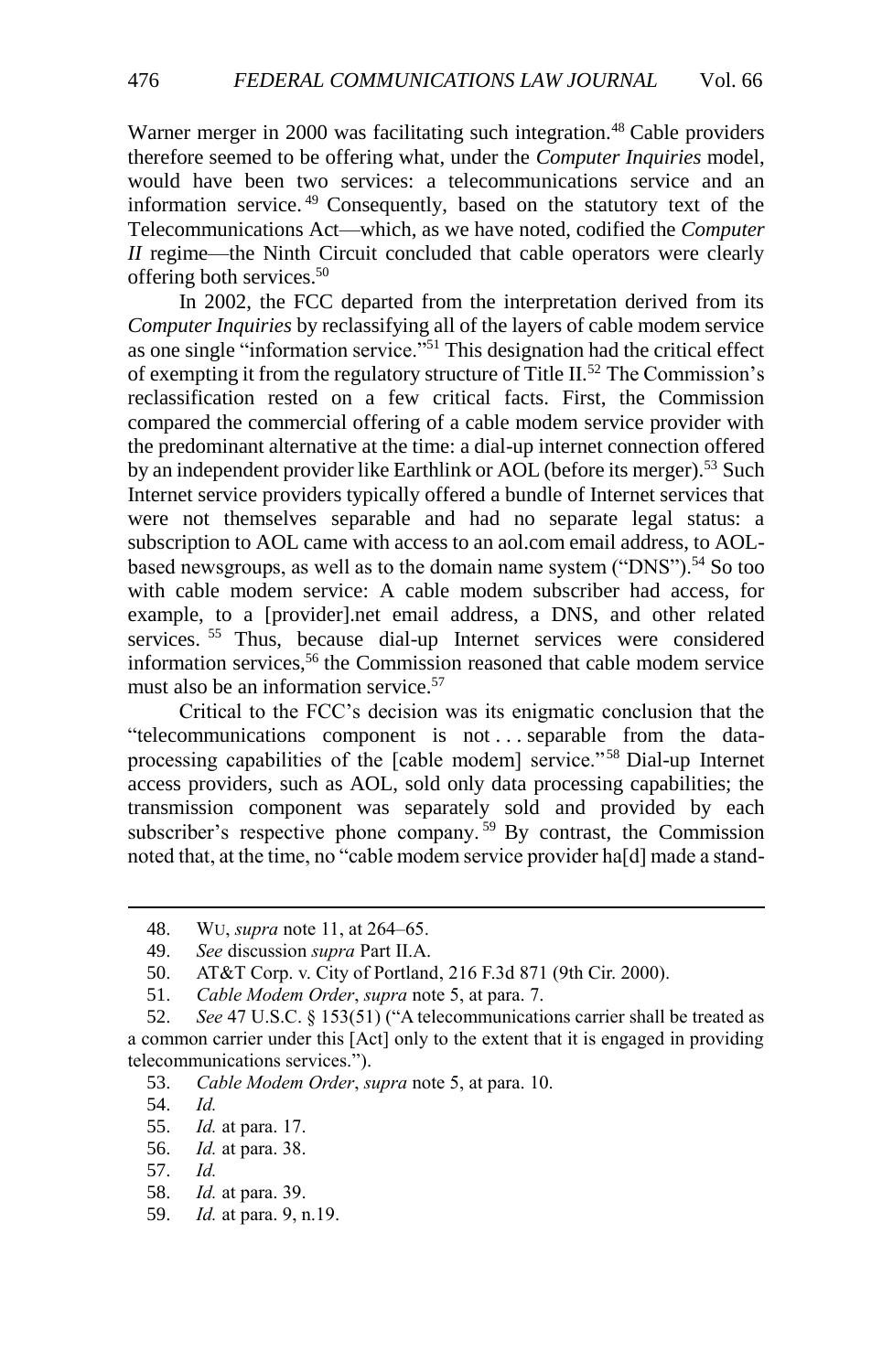alone offering of transmission for a fee directly to the public."<sup>60</sup> Hence, the Commission found that "the telecommunications is part and parcel of cable modem service and is integral to its other capabilities" such as email and newsgroups. <sup>61</sup> The Commission's conclusion that this transmission capability was inseparable from the rest of the commercial offering was questionable in 2002; today, as we discuss below, it seems clearly erroneous given the widespread demand for independent services that compete with a provider's bundled offering. <sup>62</sup>

The Supreme Court ultimately reviewed the FCC's *Cable Modem Order* in *National Cable & Telecommunications Association v. Brand X Internet Services*. <sup>63</sup> Although *Brand X* is a favorite of administrative law aficionados for its discussion of judicial deference to administrative agencies under *Chevron*, <sup>64</sup> the decision is, at its core, about telecommunications law. The majority in *Brand X* found sufficient ambiguity in the Telecommunications Act's definition of "telecommunications service"— "the offering of telecommunications for a fee directly to the public"<sup>65</sup>—that the Court deferred to the Commission's conclusion that cable modem service fell outside of its ambit.<sup>66</sup> In particular, the Court noted that the critical question for the *Cable Modem Order* was whether "from the consumer's point of view" the data transmission service is used "always in connection with the information-processing capabilities."<sup>67</sup> The Court concluded that it was: The transmission component, after all, was in the Commission's view "part and parcel" of the rest of the service.<sup>68</sup> Because the Court determined that "offering can reasonably be read to mean a 'stand-alone' offering," it held that the Commission need not treat "the underlying telecommunications used to transmit that service" as a separate "offer" under the Telecommunications Act's regime.<sup>69</sup>

Although the Court deferred to the Commission's conclusion in the *Cable Modem Order*, some members were doubtful. Justice Breyer noted that the Commission's interpretation "just barely" fell within the "scope of the [FCC's] statutorily delegated authority."<sup>70</sup> Three justices dissented,

- 65. 47 U.S.C. § 153 (2010).
- 66. *Brand X*, 545 U.S. at 993.
- 67. *Id.* at 988.
- 68. *Id.* (quoting *Cable Modem Order*, *supra* not[e 5,](#page-2-0) at para. 39).
- 69. *Brand X*, 545 U.S. at 989.
- 70. *Id.* at 1003 (Breyer, J., concurring).

<sup>60.</sup> *Id.* at paras. 39–40.

<sup>61.</sup> *Id.* at para. 40.

<sup>62.</sup> See discussion *infra* Part III.A.

<sup>63.</sup> Nat'l Cable & Telecomms. Ass'n v. Brand X Internet Servs., 545 U.S. 967, 973–74 (2005).

<sup>64.</sup> Chevron, USA, Inc. v. Natural Res. Def. Council, 467 U.S. 837 (1984); *see also Brand X*, 545 U.S. at 982–83 (under *Chevron*, an agency interpretation of an ambiguous statute can override prior judicial interpretation).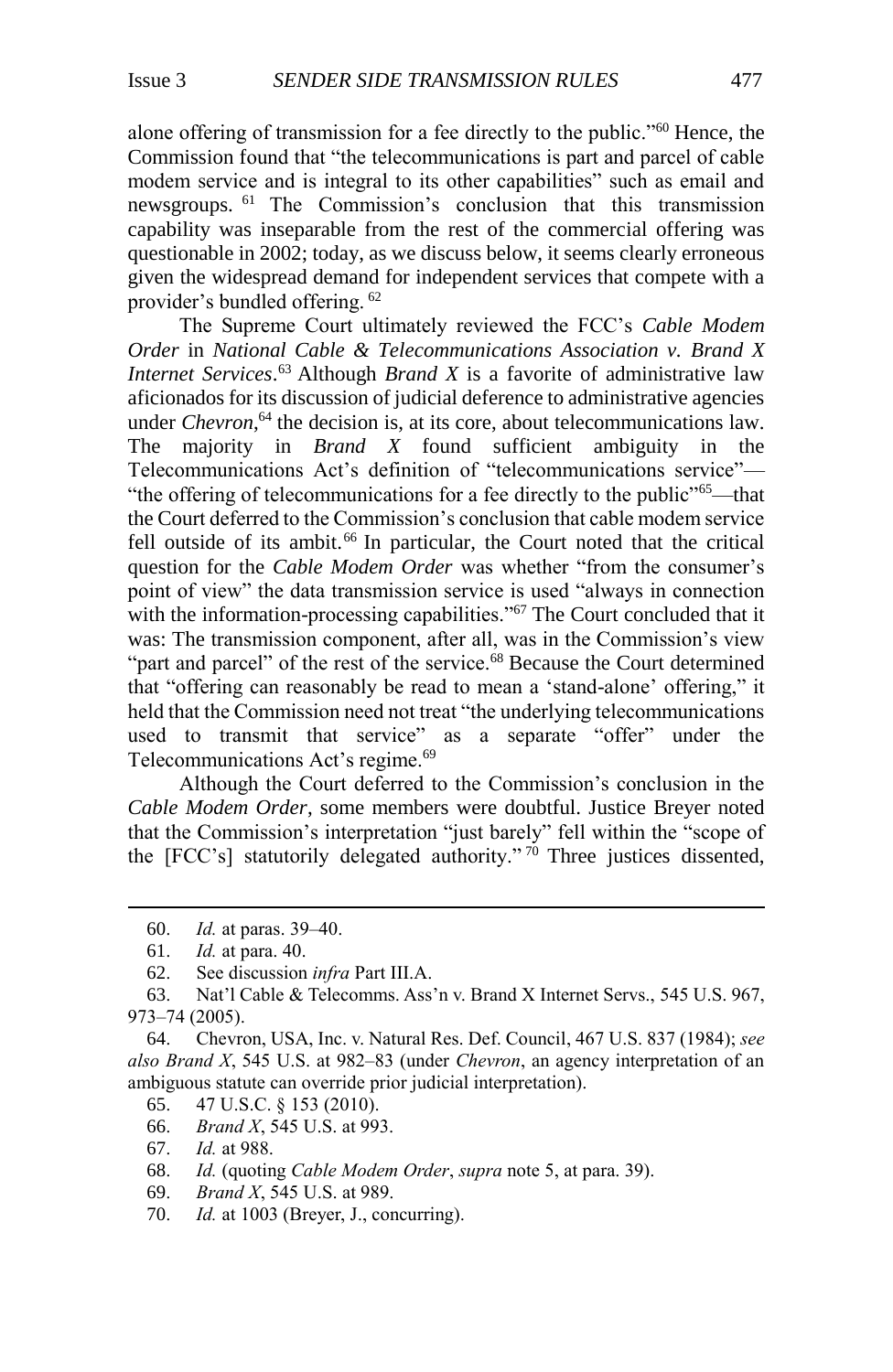writing that "the telecommunications component of the cable-modem service retains such an ample independent identity that it *must* be regarded as being on offer."<sup>71</sup> Despite this skepticism from four justices, the Court upheld the Commission's *Cable Modem Order*. Propelled by its victory in *Brand X*, the Commission extended the "information service" designation to Internet access via DSL (digital subscriber lines)<sup>72</sup> and to other physical platforms,  $^{73}$  including wireless networks.<sup>74</sup>

These various reclassification orders threatened to undermine the FCC's long-held regulatory aim of protecting application layer companies from the threat of discrimination and blocking by carriers.<sup>75</sup> Former FCC Chairman Michael Powell proposed that some behavior once prohibited by Title II would still be punished under a net neutrality regime that could be enforced even under the new classification. In a 2004 speech, Powell proposed four "Internet Freedoms,"<sup>76</sup> which the Commission later codified as a policy statement,<sup>77</sup> and which served as a baseline for the *Open Internet Order*. <sup>78</sup> Notably, in 2005, the Commission seemed to assume that it retained authority to enforce its policy statement under its Title II powers. Faced with the first major complaint regarding the blocking of Internet traffic, the Commission settled with Madison River Communications to resolve the claim that the company was blocking Voice over Internet Protocol applications in violation of Section 201 of the Telecommunications Act of 1996.<sup>79</sup> Since reaching that settlement, however, the Commission has faced

74. Appropriate Regulatory Treatment for Broadband Access to the Internet Over Wireless Networks, *Declaratory Ruling*, FCC 07-30, 22 FCC Rcd. 5901 (2007).

75. *See supra* notes [36](#page-6-1)[–41](#page-6-2) and accompanying text.

76. Michael K. Powell, Chairman, FCC, Remarks at the Silicon Flatirons Symposium on "The Digital Broadband Migration: Toward a Regulatory Regime for the Internet Age," (Feb. 8, 2004), *available at* http://hraunfoss.fcc.gov/edocs\_public/attachmatch/DOC-243556A1.pdf.

77. Appropriate Framework for Broadband Access to the Internet over Wireline Facilities, *Policy Statement*, FCC 05-151, 20 FCC Rcd. 14986, para. 4 (2005), *available at* http://hraunfoss.fcc.gov/edocs\_public/attachmatch/FCC-05-151A1.pdf.

78. *2010 Open Internet Order*, supra not[e 1,](#page-1-1) at para. 5.

79. Madison River Communications, LLC and Affiliated Companies, *Consent Decree*, DA 05-543, 20 FCC Rcd. 4295, paras. 4 & 6 (2005), *available at* http://hraunfoss.fcc.gov/edocs\_public/attachmatch/DA-05-543A2.pdf. The Consent Decree notes that the FCC was investigating "Madison River's compliance with section 201(b) . . . with respect to the blocking of ports used for Voice over Internet Protocol ("VoIP") applications." *Id.* at para. 1. Section 201(b) provides that "[a]ll charges, practices, classifications, and regulations for and in connection with such

<sup>71.</sup> *Id.* at 1008 (Scalia, J., dissenting) (emphasis added). Justices Souter and Ginsburg joined Justice Scalia's dissent.

<sup>72.</sup> *DSL Reclassification Order*, *supra* not[e 10.](#page-3-3)

<sup>73.</sup> United Power Line Council's Petition for Declaratory Ruling Regarding the Classification of Broadband over Power Line Internet Access Serv. as an Info. Serv., *Memorandum Opinion and Order*, FCC 06-165, 21 FCC Rcd. 13281 (2006).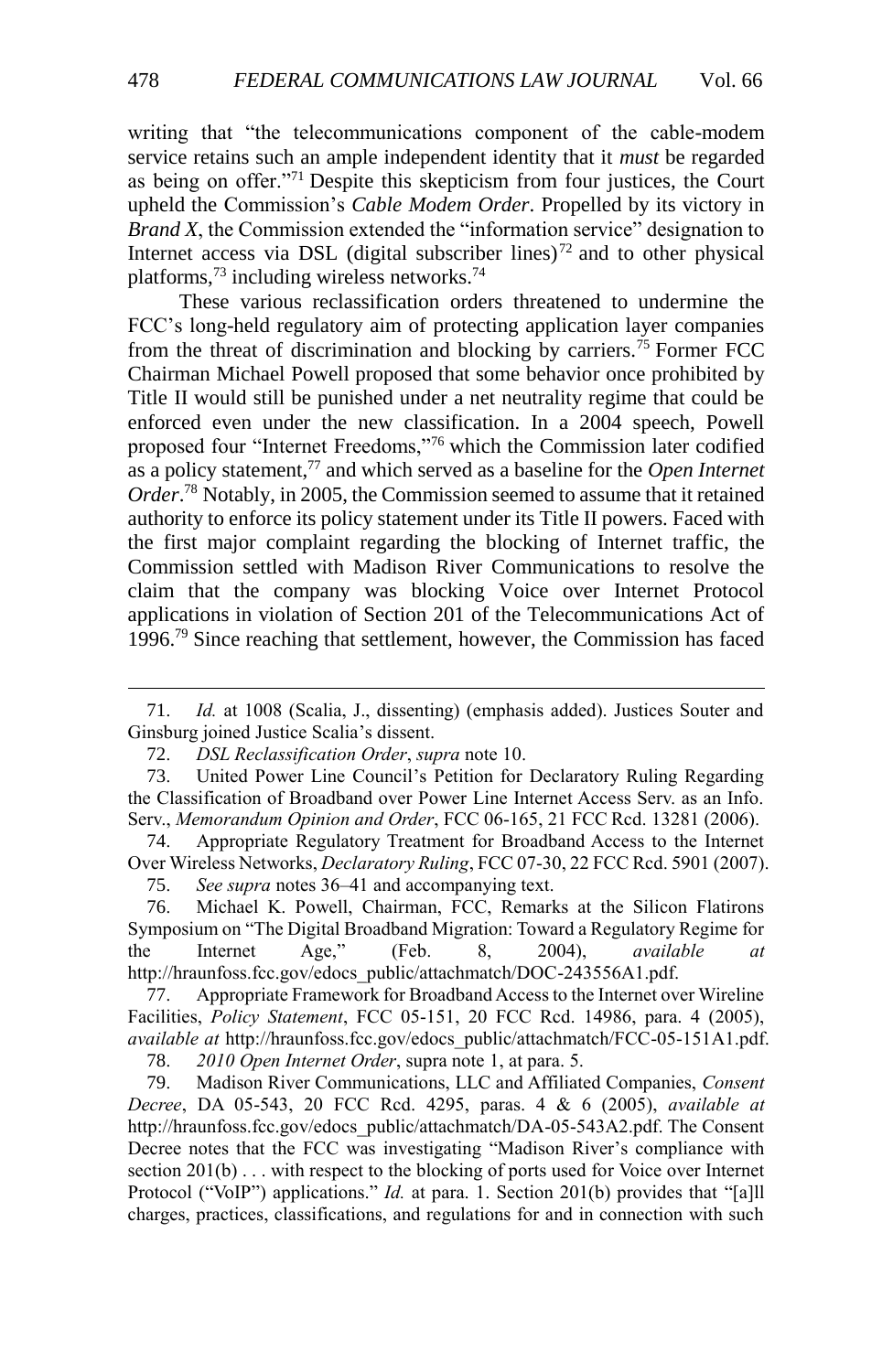$\overline{a}$ 

formidable legal challenges to its authority to enforce these principles, losing before the D.C. Circuit in  $2010^{80}$  and again in  $2014$ .<sup>81</sup>

#### <span id="page-12-1"></span>III. PRESENT OPTIONS

<span id="page-12-0"></span>For half a century, the FCC has maintained some system for policing the power of carriers to block or discriminate against application layer businesses attempting to reach customers over carrier wires.<sup>82</sup> The recent invalidation of the Commission's *Open Internet Order* in *Verizon*<sup>83</sup> casts that basic premise into doubt for the first time in the history of modern computer networking. Unsurprisingly, the Commission has responded by indicating that it will seek to reinforce its authority by whatever means necessary.<sup>84</sup> The operative question, then, is how the Commission can most easily accomplish this goal.

The FCC's decision to sweep the transmission of Internet traffic outside of the definitional scope of "telecommunications service" has significantly affected its ability to regulate such traffic.  $85$  The Telecommunications Act of 1996 explicitly provides that a "carrier shall be treated as a common carrier under this chapter *only to the extent that it is engaged in providing telecommunications services.*" <sup>86</sup> Thus, where a facilities owner—a carrier—is providing a service other than "telecommunications" (as the term is statutorily defined $87$ ), the Commission

80. Comcast Corp. v. FCC, 600 F.3d 642, 661 (D.C. Cir. 2010).

81. Verizon v. FCC, 740 F.3d 623, 628 (D.C. Cir. 2014).

82. *See* discussion *supra* Part II (chronicling the FCC's Computer Inquiries and the Open Internet Order).

83. *Verizon*, 740 F.3d at 659.

84. Protecting & Promoting the Open Internet, *Notice of Proposed Rulemaking*, FCC 14-61, 29 FCC Rcd. 5561 (2014) [hereinafter *2014 Open Internet NPRM*]; *see also* New Docket Established to Address Open Internet Remand, *Public Notice*, DA 14-211 (Feb. 19, 2014), *available at* https://apps.fcc.gov/edocs\_public/attachmatch/DA-14-211A1.pdf (establishing a new docket to consider path forward based on "authority under section 706 and *all other available sources of Commission authority*" (emphasis added)).

85. *2014 Open Internet NPRM*, *supra* note [84,](#page-12-1) at para. 149.

86. 47 U.S.C. § 153(51); *see also* Nat'l Cable & Telecomms. Ass'n v. Brand X. Internet Servs., 545 U.S. 967, 975 (2005) ("The Act regulates telecommunications carriers, but not information-service providers, as common carriers.").The provision was originally codified at 47 U.S.C. § 153(49), and was moved to subsection 51 following subsequent amendments to the Telecommunications Act of 1996. *See* Pub. L. No. 105-33, § 3001(b) (1997) (adding new (49) and renumbering) and Pub. L. No. 111-260, § 101 (2010) (renumbering).

87. 47 U.S.C. § 153(50) (2006).

communication service, shall be just and reasonable, and any such charge, practice, classification, or regulation that is unjust or unreasonable is declared to be unlawful." 47 U.S.C. § 201(b) (2006).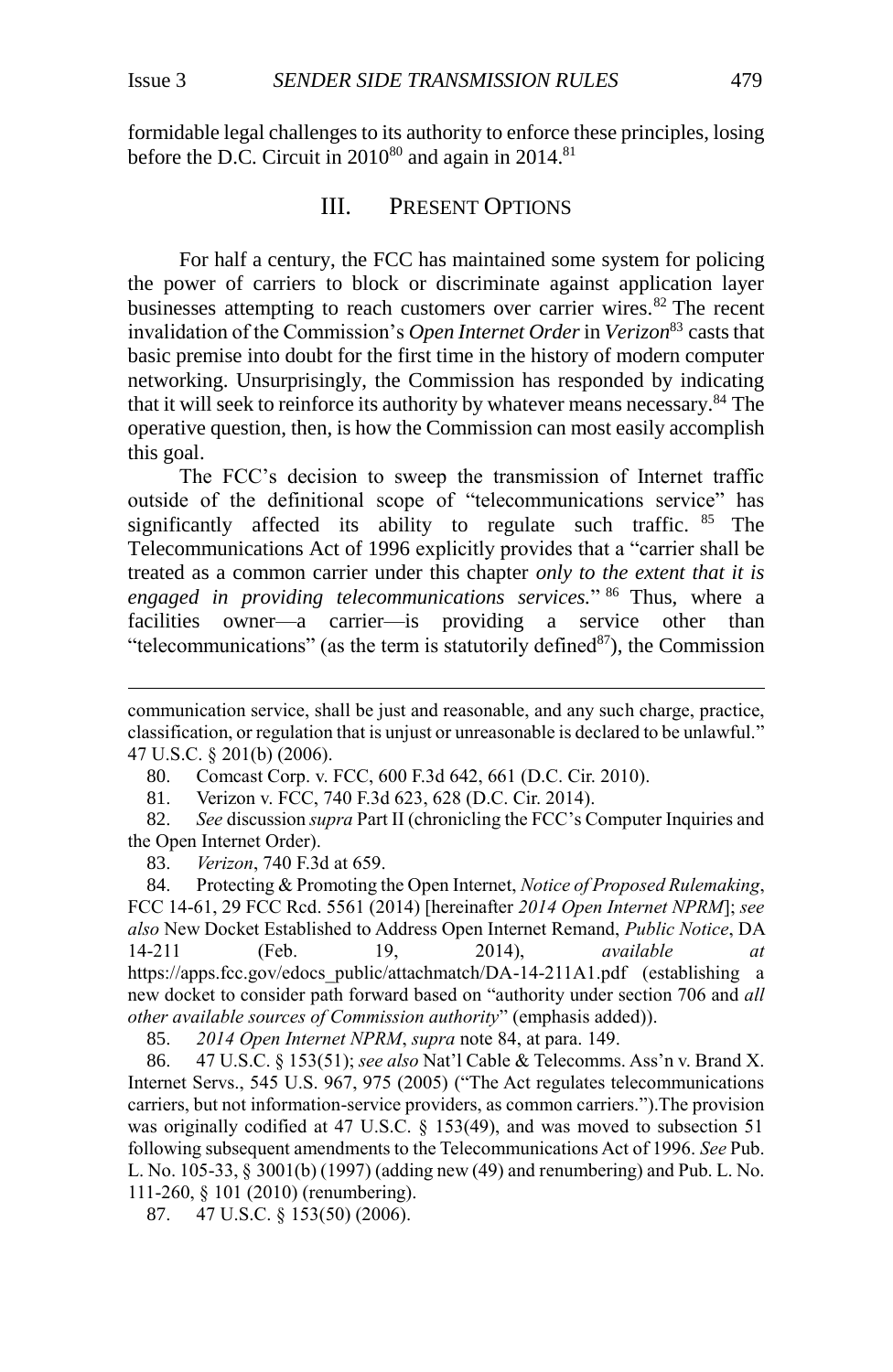has disabled itself from regulating that service as a common carrier.<sup>88</sup> The Commission has twice sought alternative ways of regulating Internet traffic. Both attempts were squarely rejected by the D.C. Circuit. First, the Commission's attempt to rely on its ancillary authority was rejected in *Comcast*; <sup>89</sup> more recently, in *Verizon*, the court held that the Commission's *Open Internet Order* imposed on broadband providers rules tantamount to common carrier regulation in violation of the Communications Act's "specific prohibition[s]" described above.<sup>90</sup>

<span id="page-13-1"></span>Some have suggested that section 706 of the Telecommunications Act can provide the FCC with the authority to enforce basic network neutrality norms with some limitations.<sup>91</sup> We do not express any opinion on this hypothesis. Our present focus, instead, is on the Commission's traditional power to regulate carriers. Some have called for the Commission to overturn its 2002 reclassification decision.<sup>92</sup> As explained in more detail below, we agree that the *Cable Modem Order*'s conclusions no longer have a substantial basis in fact. $93$  However, we begin with a more modest solution: a narrow application of the Commission's strongest and most secure grant of congressional power: Title II of the Telecommunications Act.<sup>94</sup>

#### <span id="page-13-0"></span>*A. Sender Side Transmission Rules*

Over the course of Verizon's challenge to the *Open Internet Order*, the FCC and Verizon articulated distinct and competing visions of the nature of the relationship between broadband carriers and content providers. The Commission argued that content providers were not, in any meaningful sense, "customers" of a broadband carrier; to the contrary, the Commission argued that broadband subscribers are the *only* necessary customers, and the relationship between a content provider and the carrier is simply *derivative*

<sup>88.</sup> What it means to be "treated as a common carrier" remains unclear and fiercely contested. *See, e.g.*, Cellco P'ship v. FCC, 700 F.3d 534, 538 (D.C. Cir. 2012) ("The Act's definition of 'common carrier' is unsatisfyingly circular . . . .").

<sup>89.</sup> *See* Comcast Corp. v. FCC, 600 F.3d 642 (D.C. Cir. 2010).

<sup>90.</sup> Verizon v. FCC, 740 F.3d 623, 649–50 (D.C. Cir. 2014).

<sup>91.</sup> *E.g.*, Tom Wheeler, Chairman, FCC, Prepared Remarks at Silicon Flatirons, Univ. Colo. Law School (Feb. 10, 2014), *available at*  [http://hraunfoss.fcc.gov/edocs\\_public/attachmatch/DOC-325531A1.pdf;](http://hraunfoss.fcc.gov/edocs_public/attachmatch/DOC-325531A1.pdf) Tejas N. Narechania, *Federal and State Authority for Network Neutrality and Broadband Regulation*, STAN. TECH. L. REV. (forthcoming 2014), *available at* http://ssrn.com/abstract=2404996.

<sup>92.</sup> *See, e.g.*, Comments of Pub. Knowledge & Common Cause at 11–12, Open Internet Remand, FCC GN Docket No. 14-28 (rel. Mar. 24, 2014), *available at*  http://www.publicknowledge.org/assets/uploads/documents/Public\_Knowledge\_ Common\_Cause\_Open\_Internet\_706\_Public\_Notice\_Comments.pdf.

<sup>93.</sup> *See* discussion *infra* Part III.B.

<sup>94.</sup> *See generally* 47 U.S.C. §§ 201–221.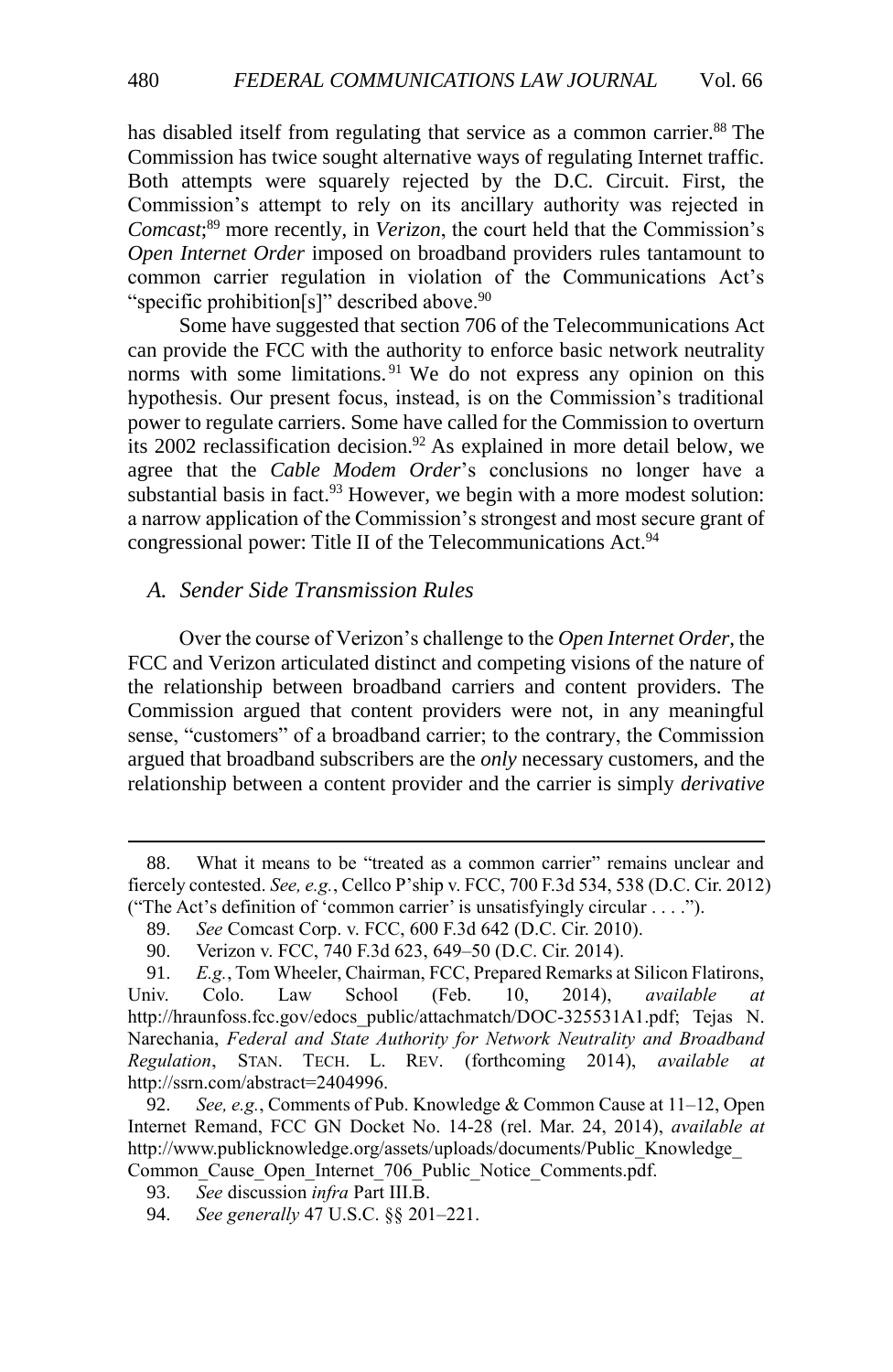of any request by that customer to view specified content.<sup>95</sup> The D.C. Circuit rejected this construction. <sup>96</sup> Instead, it adopted the view proffered by Verizon, which argued that there were two distinct, separable, and equally important commercial relationships at issue: (1) the broadband provider's contract with "retail end-users" as well as (2) its relationship with "other providers that seek to deliver their own services over the common carrier's facilities."<sup>97</sup> The D.C. Circuit agreed that these were better treated as distinct relationships.<sup>98</sup> But in so doing, the court stated that it would be "logical to conclude that [a broadband provider] may be a common carrier with regard to some activities but not others."<sup>99</sup> In other words, by individuating these two commercial relationships, the court suggested the possibility for the distinct regulatory treatment of these separable transactions.

<span id="page-14-0"></span>Therefore, rather than treat *all* Internet traffic as a monolithic entity subject to the same regulatory treatment, the FCC can split the facilitiesbased services offered by broadband carriers into two discrete transactions: first, a *call* by a broadband subscriber to request data from a third-party content provider; and second, a content provider's *response* to the subscriber. Imposing this two-stage call-and-response framework on the structure of Internet traffic—a framework derived from the D.C. Circuit's recent decision in *Verizon*—would allow the Commission to separately consider the appropriate regulatory treatment for each type of transaction.

This creates an obvious opportunity for the FCC to classify—in the first instance—one of these relationships as subject to some form of regulation under Title II. In particular, the Commission should consider the appropriate regulatory treatment of traffic that is sent by content providers in response to requests from retail end-users.<sup>100</sup> One important reason to

<sup>95.</sup> Brief for Appellee/Respondents at 60–63, Verizon v. FCC, 740 F.3d 623 (D.C. Cir. 2014) (No. 11-1355) [hereinafter FCC Brief].

<sup>96.</sup> Verizon v. FCC, 740 F.3d 623, 653 (D.C. Cir. 2014); *but see* City of Arlington v. FCC, 133 S. Ct. 1863, 1869 (2013) (under a hypothetical statute, a court must defer to agency's definition of "common carrier").

<sup>97.</sup> Joint Reply Brief for Verizon & MetroPCS at 1, 6–8, Verizon v. FCC, 740 F.3d 623 (D.C. Cir. 2014) (No. 11-1355) [hereinafter Verizon Reply Brief].

<sup>98.</sup> *Verizon*, 740 F.3d at 653.

<sup>99.</sup> *Id*. (citing NARUC v. FCC, 533 F.2d 601, 608 (D.C. Cir. 1976)); *see also* FCC v. Midwest Video Corp., 440 U.S. 689, 701 n.9 (1979).

<sup>100.</sup> Here, we use the term "response" somewhat loosely. We do not mean to cabin the applicability of our proposed framework to only particularized sorts of real-time "dialogues" between a user and a content provider. The framework is equally applicable to asynchronous communications (e.g., a user, who hosts her own email service, who receives an email days after an offline communication with an acquaintance). Rather, the point is that the commercial offer to deliver *incoming* traffic (incoming from the perspective of the access network) is distinguishable from the offer to the consumer for a broadband subscription. Happily, the offer to deliver *unwanted* incoming traffic, such as spam or malware, is also distinguishable,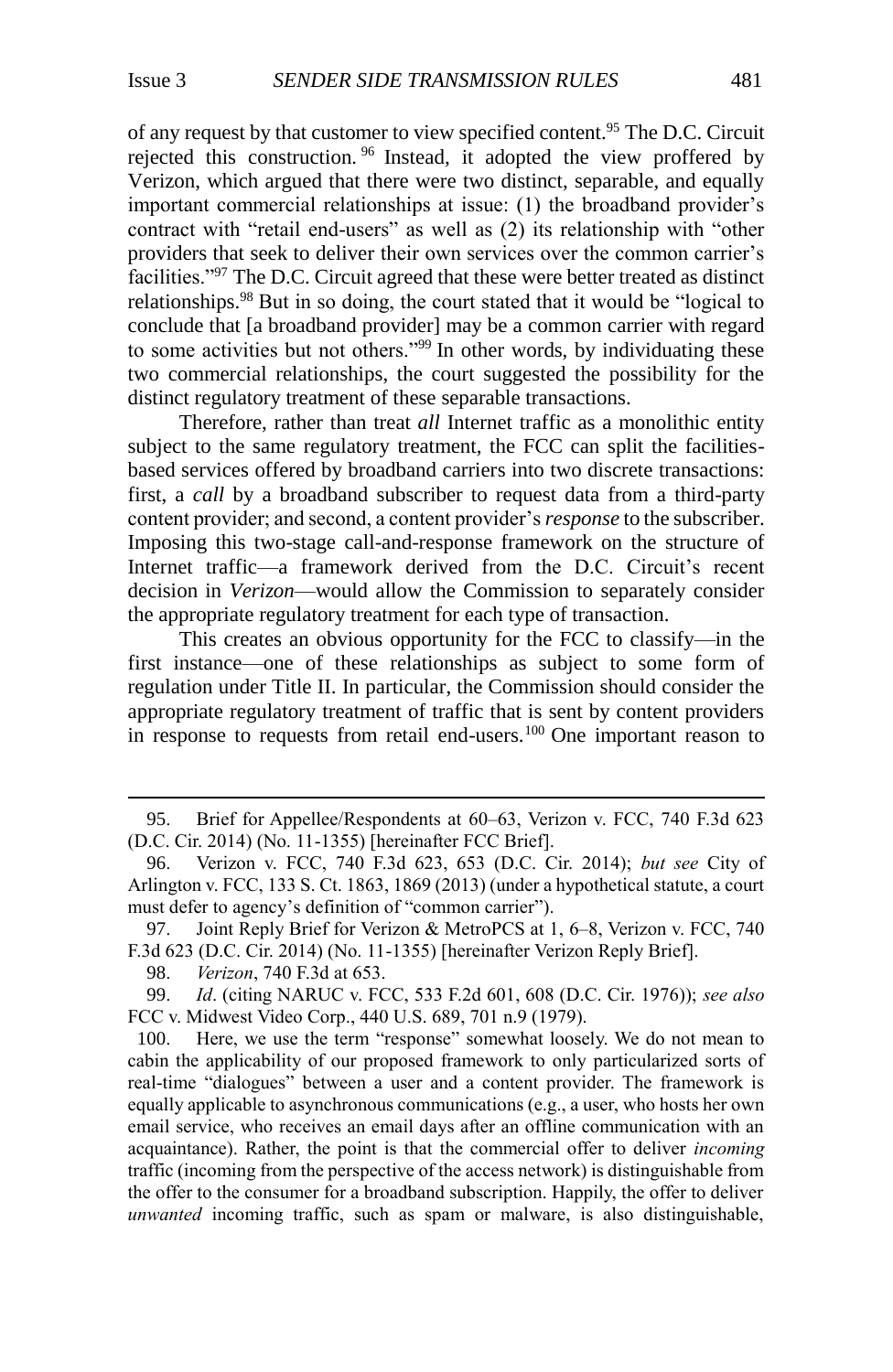consider distinct regulatory treatment for this aspect of the broadband transaction is that the broadband carrier is endowed with a terminating monopoly.<sup>101</sup> That is, the content provider has no alternative to the carrier to complete its response to the calling consumer. Such terminating monopolies have traditionally been subject to enhanced regulatory scrutiny, and the Commission's policies have, in recent years, strongly disfavored "access charges" imposed by terminating monopolists.

Classifying "sender-side" traffic as a telecommunications service is also, perhaps surprisingly, consistent with the *Cable Modem Order*. As we described above, <sup>102</sup> the Commission's analysis in that *Order* focused squarely on the broadband provider's relationship with the end user. In considering the "business relationships" between "cable operators" and "consumers," the Commission examined only *retail* subscribers to broadband service.<sup>103</sup> Indeed, even the Supreme Court agreed that the critical question addressed in the *Cable Modem Order* was what a broadband subscription looked like "from the consumer's point of view."<sup>104</sup> Thus, this specific focus on the set of bundled services that broadband providers sold their subscribers excluded any analysis of the opposing offer to charge for the delivery of traffic in the second stage of the two-stage framework described above  $105$ 

Despite this exclusion, both the D.C. Circuit and the FCC have proceeded on the assumption that the conclusion reached in the *Cable Modem Order* applies equally across both the call and the response transactions.<sup>106</sup> But the decision in *Verizon* makes clear that this need not be so. Indeed, the Commission has a long history of regulating a carrier in its

102. *See* discussion *supra* Part II.B.

103. *Cable Modem Order*, *supra* note [5,](#page-2-0) at para. 30.

104. Nat'l Cable & Telecomms. Ass'n v. Brand X. Internet Servs., 545 U.S. 967, 988 (2005).

105. Even to the extent that the *Cable Modem Order* considered content offered through internet service providers, it emphasized that this content is typically bundled—from the consumer's perspective—with the broadband service. *See Cable Modem Order*, *supra* note [5,](#page-2-0) at paras. 52–53 (arrangements with unaffiliated ISPs offer an integrated service for which both the provider and the ISP take dual responsibility). The same cannot be said for YouTube or Netflix content that is delivered by Comcast. *Cf. The ISP Speed Index From Netflix*, NETFLIX, http://ispspeedindex.netflix.com/ (last visited April 2014) (Netflix reporting on differences among facilities owners over which it sends content).

106. Verizon v. FCC, 740 F.3d 623, 654–655 (D.C. Cir. 2014) (noting classification decision as applicable).

creating space for the FCC to create narrow exceptions for *reasonable network management*, as it had in the Open Internet Order.

<sup>101.</sup> *See 2014 Open Internet NPRM*, *supra* note [84,](#page-12-1) at para. 42 (finding that broadband providers are "terminating monopolies" for content providers needing to reach end users, because "most residential customers have only one or two options for wireline broadband Internet access service.").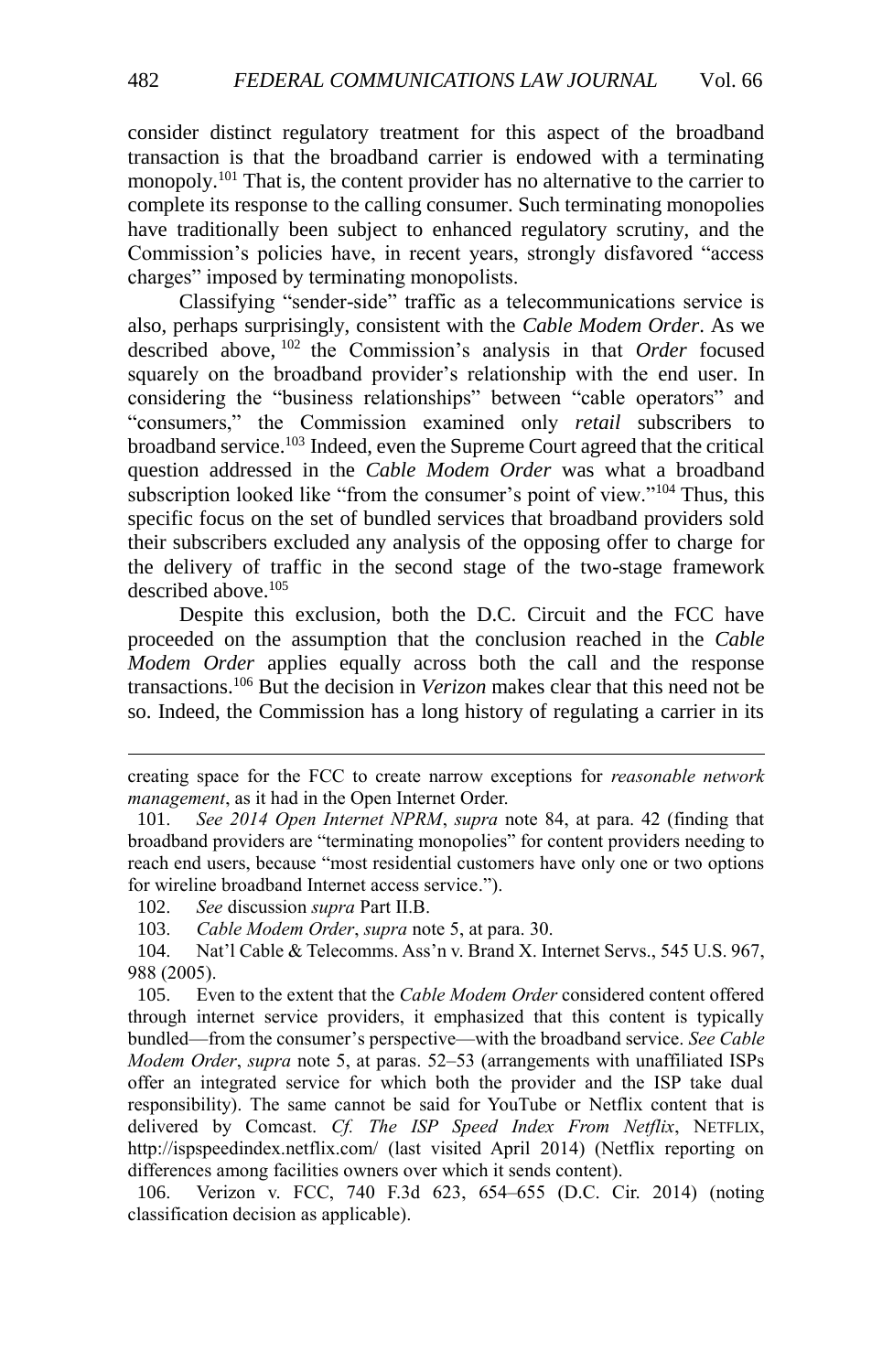capacity as a terminating monopolist differently than in its capacity as a vendor of retail, end-user services.<sup>107</sup>

A closer analysis of the service that a broadband provider, in its capacity as a terminating monopolist, offers to a content provider in senderside response transactions bears none of the hallmarks of an information service as described by the *Cable Modem Order*. <sup>108</sup> When Verizon delivers Netflix content to Verizon subscribers, it does not also offer Netflix "e-mail, newsgroups, and the ability to create a web page . . . . "<sup>109</sup> Instead, Verizon provides a discrete transmission service: It delivers traffic from the point of interconnection to a specified subscriber.

Verizon now wants to charge some content providers for this delivery.<sup>110</sup> Notably, the *Cable Modem Order*'s conclusion rested in part on the observation that no broadband "provider ha[d] made a stand-alone offering of transmission for a fee."<sup>111</sup> But Verizon's new proposal is exactly that: $^{112}$  It is a stand-alone offer of "transmission" "between ... points" that Netflix (for example) has "specified." <sup>113</sup> This is paradigmatic "telecommunications service" that may be subject to regulation under Title II.<sup>114</sup> That is, the transmission of data from the Internet *to* an individual subscriber not only retains an "independent identity that it must be regarded as being on offer"—it seems to be the *only* identity that can be regarded as on offer.<sup>115</sup> Thus, relying on the distinction drawn by Verizon in its challenge to the *Open Internet Order*, the Commission can classify commercial offers to deliver sender-side traffic, beginning at the point of interconnection, as a telecommunications service under the 1996 Act.<sup>116</sup>

#### <span id="page-16-0"></span>*B. Changed Circumstances*

As an alternative to the limited classification of sender-side traffic, the FCC could return to its original position that the transmission of all Internet traffic is a "telecommunications service." <sup>117</sup> That is, rather than simply

<sup>107.</sup> *See*, *e.g.*, Verizon Reply Brief, *supra* note 97, at 6–7.

<sup>108.</sup> *See Cable Modem Order*, *supra* note [5,](#page-2-0) at paras. 34–37.

<sup>109.</sup> *See id.* at para. 37.

<sup>110.</sup> *See Verizon*, 740 F.3d at 645–46.

<sup>111.</sup> *Cable Modem Order*, *supra* note [5,](#page-2-0) at paras. 39–40.

<sup>112.</sup> *Verizon*, 740 F.3d at 646 ("[B]ut for the Open Internet Order [Verizon] would be exploring . . . commercial arrangements" to charge for the delivery of sender-side traffic).

<sup>113.</sup> 47 U.S.C. § 153(50) (2006). Here, the "user" is Netflix, and "points . . . specified" are the point of interconnection and the "calling" subscriber. 114. *See* 47 U.S.C. § 153(53) (2006).

<sup>115.</sup> Nat'l Cable & Telecomms. Ass'n v. Brand X. Internet Servs., 545 U.S. 967, 1008 (2005) (Scalia, J., dissenting).

<sup>116.</sup> *See* Verizon Reply Brief, *supra* note [97,](#page-14-0) at 1.

<sup>117.</sup> There is one further wrinkle with regard to mobile Internet service. Section

<sup>332</sup> of the Telecommunications Act states that providers of "commercial mobile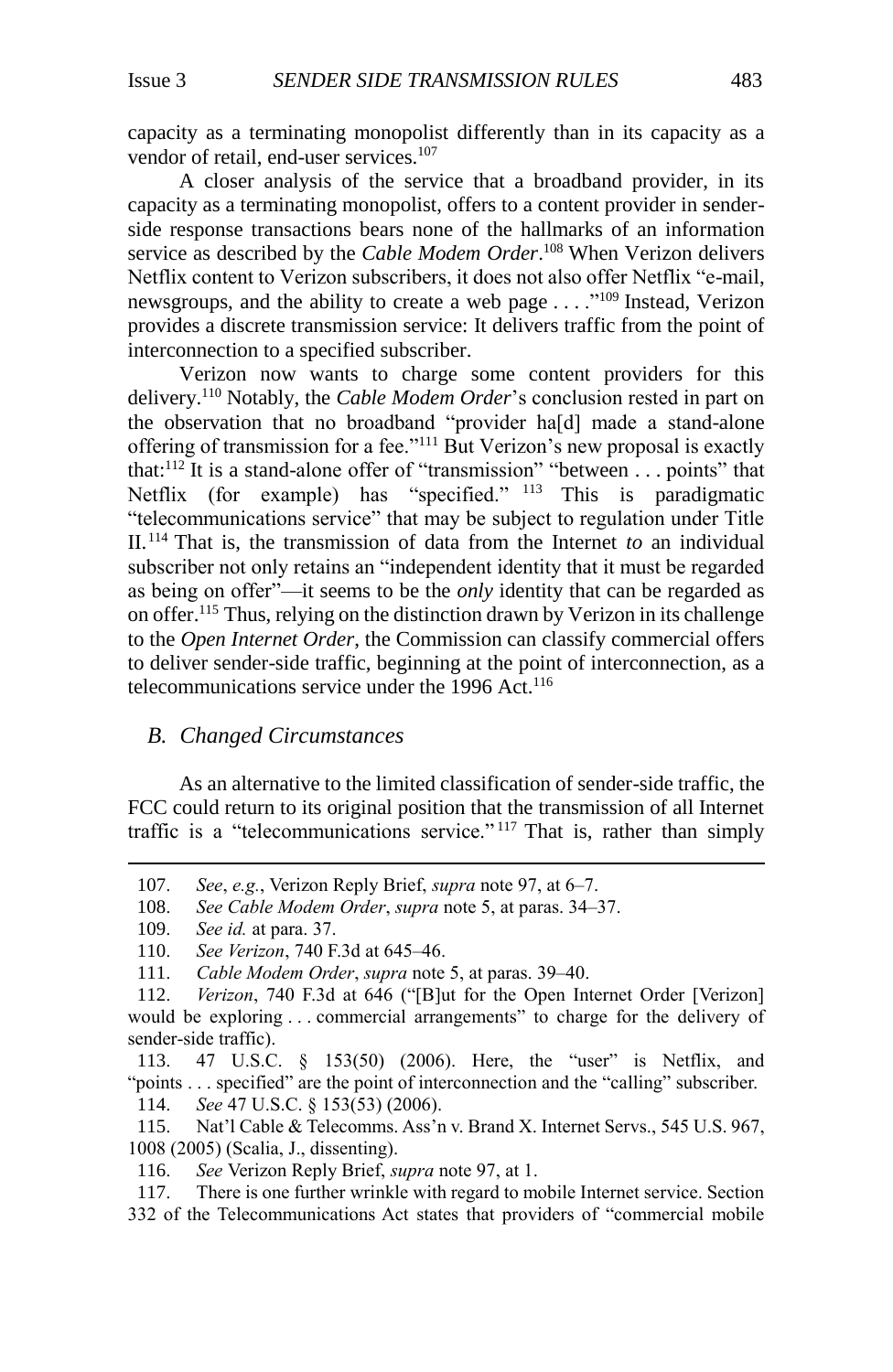cabining the reach of *Cable Modem Order* to its original context—the call transaction—the Commission could undertake to address both stages of traffic by revisiting its conclusions in the *Cable Modem Order*. 118

On this point, it is important to emphasize that no legal bar prevents the FCC from undoing its decision in the *Cable Modem Order*. Indeed, the Supreme Court has repeatedly recognized that agencies have "ample latitude to 'adapt their rules and policies to the demands of changing circumstances.'"<sup>119</sup> Indeed, changed circumstances seem to have invalidated many of the factual premises underlying the Commission's 2002 *Cable Modem Order*. That decision rests on a now-outdated understanding of cable-based broadband offerings: subscribers then "d[id] not need to contract separately" for "discrete services or applications."<sup>120</sup> Not only were these integrated applications "part and parcel" of the subscription package, <sup>121</sup> but—in the view of the *Cable Modem Order*—they formed a critical part of the *value* of the service to consumers.<sup>122</sup>

Today, it is no longer clear that these additional services add measurable value to broadband subscriptions. To be sure, the *Cable Modem Order* acknowledged the existence of competing content at the time it was adopted; it noted that, "by 'click-through' access," cable modem service offers "many functions from companies with whom the cable operator has not even a contractual relationship. For example, a subscriber . . . is free to download and use . . . a web browser from Netscape, content from Fox

Reclassification for wireless broadband would require undoing both layers of protection. *See id.* For present purposes we focus on the question that is common to all physical platforms for the transmission of Internet traffic: the information service designation. For now, it suffices to note that the FCC would have to also address the "commercial mobile service" finding of the *Wireless Classification Order*. 22 FCC Rcd. 5901, para. 37 (2007). That would require the FCC to conclude that wireless internet service is "for profit," is an "interconnected service," and is available "to the public or . . . to a substantial portion of the public," as those terms are defined in the Telecommunication Act. 47 U.S.C.  $\S 332(d)(1) (2006)$ .

118. *See generally Cable Modem Order*, *supra* not[e 5.](#page-2-0)

119. *See, e.g.*, Motor Vehicles Mfrs. Ass'n of the U.S. v. State Farm Mut. Auto. Ins. Co., 463 U.S. 29, 42 (1983) (quoting Permian Basin Area Rate Cases, 390 U.S. 747, 784 (1968)).

120. *See Cable Modem Order*, *supra* note [5,](#page-2-0) at para. 11.

121. *Id.* at paras. 11, 39.

122. *Id*. at para. 11 (accessing "unaffiliated" content "may require the subscriber to pay those entities an additional fee"); *see also* Nat'l Cable & Telecomms. Ass'n v. Brand X. Internet Servs., 545 U.S. 967, 988 (2005).

services" are common carriers, whereas providers of other mobile services are exempt from common carrier regulation. 47 U.S.C. § 332 (2006). The FCC has concluded that wireless transmission of Internet traffic both "*is* an 'information service' and *is not* a 'commercial mobile service.'" Cellco P'ship v. FCC, 700 F.3d 534, 538 (D.C. Cir. 2012). Thus, "mobile-data providers are statutorily immune, perhaps twice over, from treatment as common carriers." *Id.*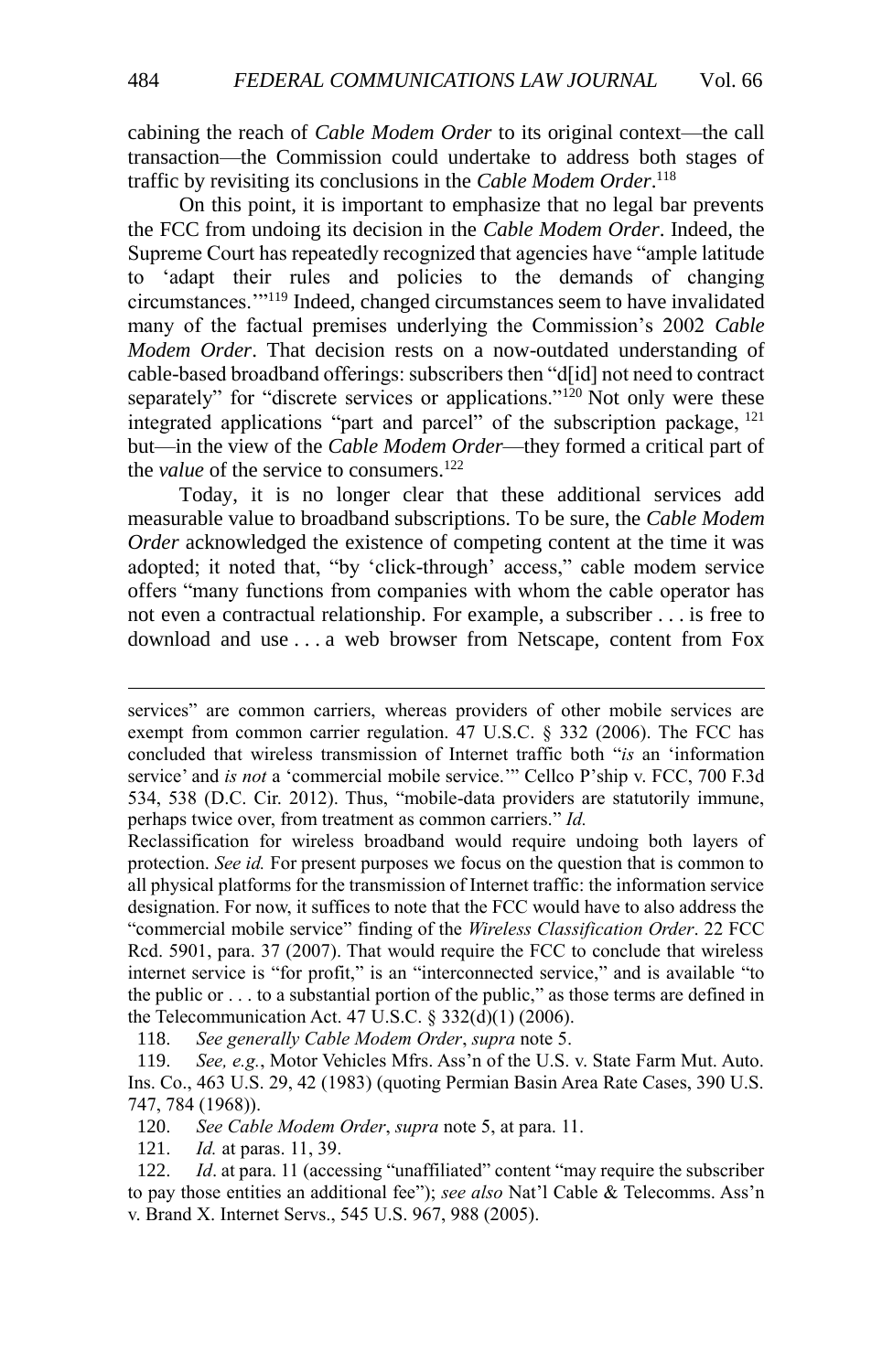News, and e-mail in the form of Microsoft's 'Hotmail.'" <sup>123</sup> The *Cable Modem Order*, however, de-emphasized the import of these options, suggesting that they were simply redundant because such "functions currently are all [also] included in the standard cable modem service offering."<sup>124</sup>

The FCC did, however, wisely note the inchoate nature of the broadband business and conceded that "[c]ustomers, for their part, are still learning the capabilities of cable modem service and deciding which applications they prefer." <sup>125</sup> The intervening decade of experience has provided the Commission with vast data regarding actual consumer preferences between those affiliated applications that were critical to its determination that broadband access was properly classified an information service and other unaffiliated options. These data indicate that independent email services, such as Gmail and Outlook.com (formerly Hotmail), dominate comparable services that are supplied by broadband providers.<sup>126</sup> And the majority of Internet traffic is for content outside of the "services or applications" that are provisioned through the broadband subscription.<sup>127</sup>

Furthermore, while the FCC once expressed concern that "additional fee[s]" might deter a broadband subscriber from accessing "unaffiliated" content, the recent proliferation of paid broadband-based services, such as Netflix, suggests that such a concern is no longer well-founded.<sup>128</sup> That is, consumers are not only willing to access unaffiliated advertisementsupported content, they are also willing to pay to access content outside of that which is built into a broadband carrier's offering.<sup>129</sup>

 $\overline{a}$ 

127. *See* SANDVINE, GLOBAL INTERNET PHENOMENA REPORT 5-6 (2H 2013) (28% of traffic associated with Netflix, 17% with YouTube, 7% with BitTorrent, 3% with iTunes, 1% each for Amazon Video, Hulu, and Facebook, for a total of 58%).

128. Netflix has 33 million U.S. members, as compared to an estimated 115 million households in the U.S. Without controlling for household broadband access, Netflix *alone* has achieved 29% market penetration. *Compare* Letter from Reed Hastings, CEO, Netflix, Inc., to Shareholders (Jan. 22, 2014), *with* Daphne Lofquist et al., U.S. Census Bureau, *Households and Families: 2010*, *in* 2010 U.S. CENSUS BRIEFS (Apr. 2012).

129. *See* SANDVINE, *supra* note 127, at 6 (28% traffic for Netflix, 17% for YouTube).

<sup>123.</sup> *Cable Modem Order*, *supra* note [5,](#page-2-0) at para. 25.

<sup>124.</sup> *Id.* 

<sup>125.</sup> *Id.* at para. 30.

<sup>126.</sup> *See* MARK GAYNOR, NETWORK SERVICES INVESTMENT GUIDE 124–125 (2002) ("By 1999, more Web-based email boxes existed in the United States and internationally than the total number of ISP-based email accounts . . . ."); *see also What Does Your ISP Say About You?*, MAILCHIMP (Nov. 26, 2013), http://blog.mailchimp.com/what-does-your-isp-say-about-you/ (data from an webbased email service provider showing that web-based email services outpace the popularity of ISP-based services); *Cable Modem Order*, *supra* note [5,](#page-2-0) at para. 25 (contrast between outside service providers and affiliated services).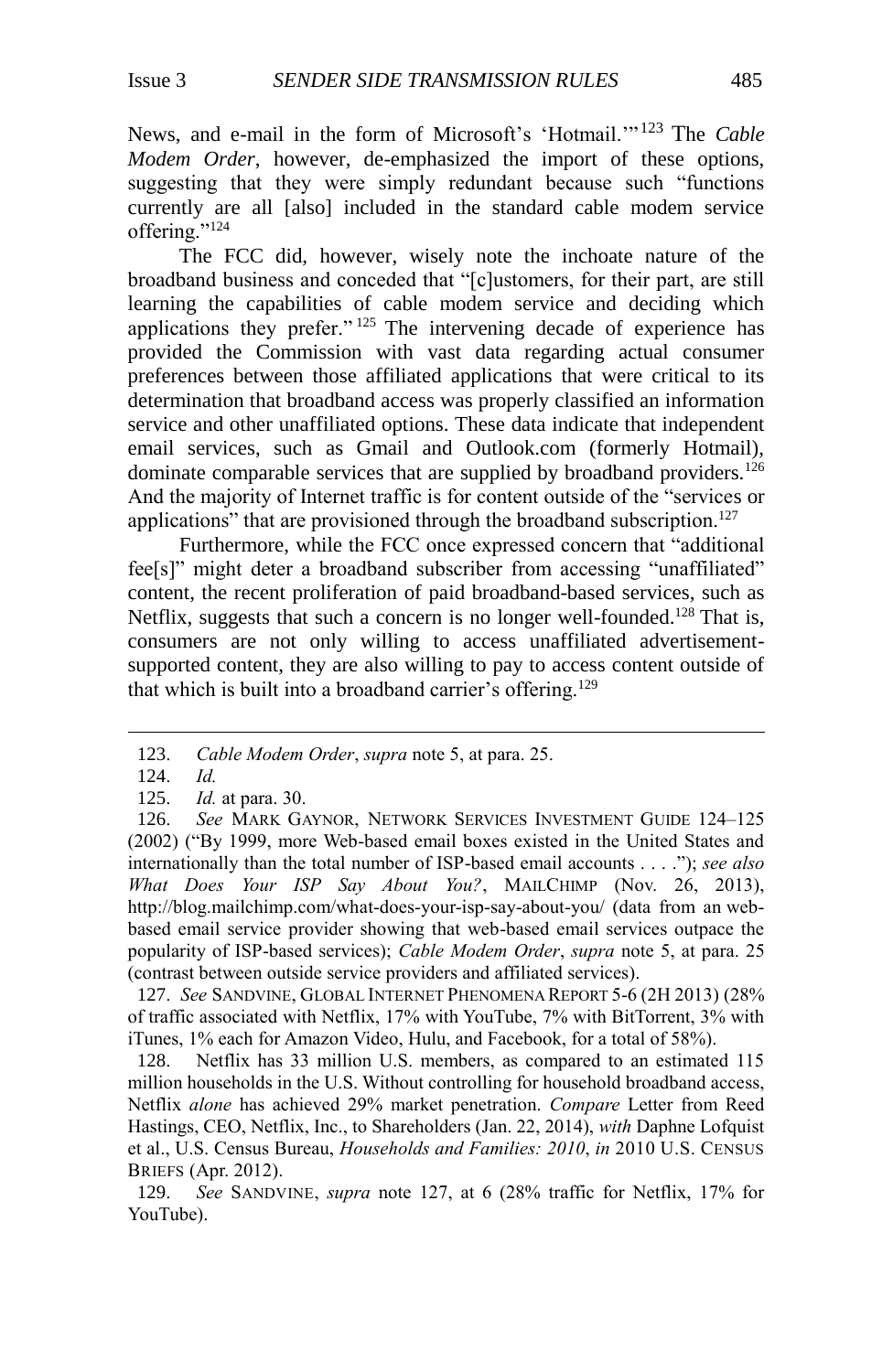Taken together, this evidence suggests a consumer preference to use the provider's transmission service to connect to third-party content services. Unlike the conclusions reached in the *Cable Modem Order*, end users do not use broadband transmission capabilities "always in connection" with the services offered by the provider.<sup>130</sup> To the contrary, end users increasingly view broadband service as providing predominantly a transmission service that connects them to content services provided by other entities, rather than as an integrated information service. <sup>131</sup> Viewed on the terms of *Cable Modem Order*—which emphasized the retail subscriber's view of the commercial "offer" <sup>132</sup> —the information service designation based on bundled services now seems quaint.

One bundled service bears special attention. Of critical importance to practically every broadband subscriber is the Domain Name System ("DNS") service. Stated simply, DNS service allows a web user to reach a particular website; www.fcc.gov, for example, is a signifier for a unique numerical address—an IP address—such as 192.104.54.5. A DNS service acts as an automated phone book, translating between the easily-remembered website name and its unique address. Standard web traffic, which still comprises roughly ten percent of all Internet traffic in North America,<sup>133</sup> depends on accurate DNS service. End users, then, seem to contract for DNS service when they subscribe for broadband access.<sup>134</sup>

That broadband subscribers contract for DNS service, however, need not mean that they are purchasing an information service. Indeed, even the *Cable Modem Order* itself provides no clear guidance as to whether DNS services are categorized as "data processing" or "transmission" services.<sup>135</sup> Turning to the statute, "telecommunications" is defined to mean "the

<sup>130.</sup> Nat'l Cable & Telecomms. Ass'n v. Brand X. Internet Servs., 545 U.S. 967, 988 (2005).

<sup>131.</sup> For a list of capabilities that even the *Cable Modem Order* considers to be within the "basic level" transmission functions, see *Cable Modem Order*, *supra* note [5,](#page-2-0) at para. 17 ("physical connection between the cable system and the Internet by operating or interconnecting with Internet backbone facilities . . . . protocol conversion, IP address number assignment, domain name resolution through a domain name system (DNS), network security, and caching").

<sup>132.</sup> *See Brand X*, 545 U.S. at 988; *see also Cable Modem Order*, *supra* not[e 5,](#page-2-0) at para. 35 (examining "the functions that cable modem service makes available to its end users").

<sup>133.</sup> SANDVINE, *supra* note 127, at 5 (HTTP traffic comprises 9% of internet traffic).

<sup>134.</sup> Although most DNS service comes with broadband service, it is increasingly offered on a stand-alone basis by independent entities (e.g., OpenDNS, Google DNS).

<sup>135.</sup> *Compare Cable Modem Order*, *supra* note [5,](#page-2-0) at para. 17 ("[B]asic" "functions" to "transmit data" include "domain name resolution through a domain name system (DNS)"), *with id.* at para. 37 ("DNS constitutes a general purpose information processing . . . capability").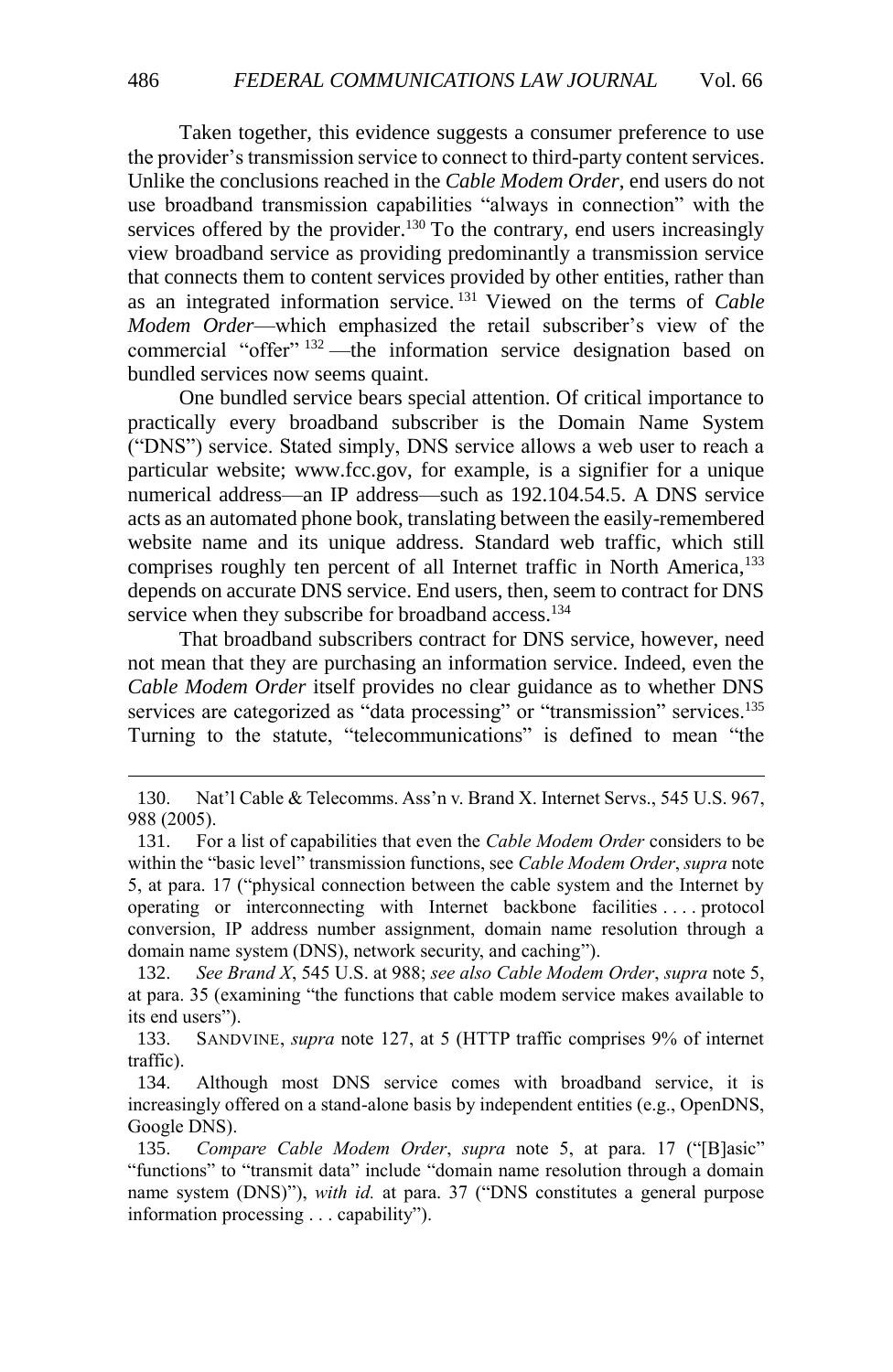transmission, between or among points specified by the user, of information of the user's choosing."  $^{136}$  DNS service, then, merely enables telecommunications: In seeking to visit a website, the user identifies the information they want (the website) and the location from which they want it (www.fcc.gov), and requests that it be transmitted back to them. Any intermediate action to translate the website name to a particular address<sup>137</sup> is no more than a functional step carried out in service of that transmission.

Other policy considerations undercut the prevailing "information service" designation. The *DSL Reclassification Order*—one of the proceedings that followed soon after the *Cable Modem Order*—concluded that an "access requirement impedes deployment of innovative wireline broadband services."<sup>138</sup> The Commission has since rejected this reasoning, stating in its *Open Internet Order* that "openness is critical to . . . increased end-user demand for broadband, which drives network improvements."<sup>139</sup> That is, the Commission now believes that the statutory aims of the Telecommunications Act are more easily met through regulated access rules rather than deregulated access.

"Regulatory agencies do not establish rules of conduct to last forever," the Supreme Court has explained; the "forces of change do not always or necessarily point in the direction of deregulation."<sup>140</sup> The FCC retains the ability to re-examine the conclusions it reached in the *Cable Modem Order*

 $\overline{a}$ 

137. The fact that either the address or the content might be cached, that different DNS services might point to two distinct but identical copies of the same website, or even that a single DNS might dynamically cycle through different locations for the same content need not change this conclusion. The instruction is best understood as a command to retrieve information from *any* of the available end points that matches www.fcc.gov. This is a reasonable construction of the phrase "points specified by the user;" the statute does not require that user command be so specific as to identify the IP address with particularity. *But see* Christopher Yoo, *supra* note [40,](#page-6-3) at 567 ("The fact that DNS determines from which of the multiple available endpoints a particular query will be served makes it hard to characterize Internet communications as being between "points specified by the user" as required by the definition of telecommunications service."). The FCC can permissibly construe the "*points* specified by the user" as simply "my computer" and "FCC," and allow the user to defer to the network's best judgment as to how to deliver that content. The point is further illustrated by a call forwarding service. Telephone service subscribers can request that incoming calls to them be forwarded to an alternate number even before reaching the end point (that is, the call forwarding is carried out by the network, not by the handset). In such cases, the network will dynamically reroute the call to an appropriate location in order to effectuate the intent of the caller. Yet the use of call forwarding does not mean that the telephone call is no longer a telecommunications service.

138. *DSL Reclassification Order*, *supra* not[e 10,](#page-3-3) at para. 97.

139. *2010 Open Internet Order*, *supra* note [1,](#page-1-1) at para. 14.

140. Motor Vehicles Mfrs. Ass'n of the U.S. v. State Farm Mut. Auto. Ins. Co., 463 U.S. 37, 42 (1983) (alterations and citations omitted).

<sup>136.</sup> 47 U.S.C. § 153 (50) (2006).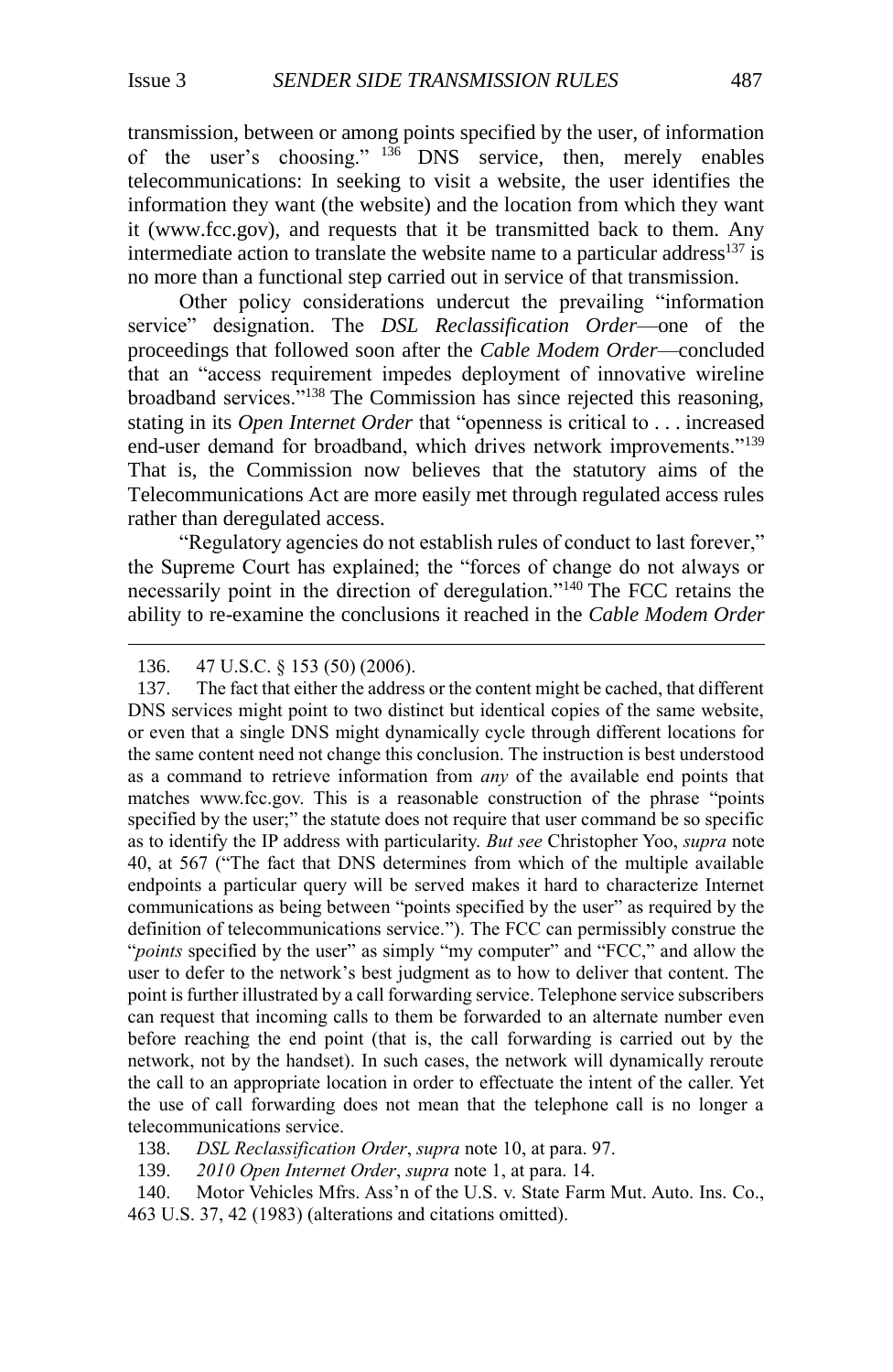and its subsequent related decisions. A number of "chang[ed] circumstances" support the decision to treat broadband access as a telecommunications service. For one, consumer behavior suggests the users increasingly view broadband as a transmission service providing access to independent content providers and other subscription services, rather than as a bundle of applications that rely on an underlying faster-than-dial-up transmission service. That is, the "offer," which has always been capacious enough to  $include \text{a}$  telecommunications service,  $14\overline{1}$  is increasingly seen as *predominantly* a telecommunications service. <sup>142</sup> Furthermore, the Commission's view of how to best promote the statutory aims of the Telecommunications Act has fundamentally shifted: <sup>143</sup> where the Commission once thought that a nondiscrimination rule would deter network investment, it now believes that such rules will "increase incentives to invest in broadband infrastructure."<sup>144</sup> Given these "chang[ed] circumstances," including the shift in the "agency's view of what is in the public interest," the Commission can provide an amply reasoned analysis for reinstituting its classification of the transmission of Internet traffic as a telecommunications service.<sup>145</sup>

#### <span id="page-21-0"></span>*C. Proceeding by Adjudication*

So far we have examined two routes for the FCC to consider as it forges a path forward from *Verizon*. But there are more permutations to consider; the Commission has a variety of procedural options, regardless of the substantive path it chooses.

Consider, for example, section 208 of the Communications Act, <sup>146</sup> which gives the Commission the adjudicatory authority to investigate and resolve complaints against common carriers.<sup>147</sup> In particular, it allows the

147. Section 403 offers similar authority, but allows the FCC to act *sua sponte*. 47 U.S.C. § 403 (2006) ("The Commission shall have full authority and power at

<sup>141.</sup> Nat'l Cable & Telecomms. Ass'n v. Brand X. Internet Servs., 545 U.S. 967, 967 (2005).

<sup>142.</sup> *Cf. Computer I Final Decision*, *supra* not[e 29,](#page-5-1) at para. 1.

<sup>143.</sup> *See* 47 U.S.C. § 1302(a) (2006) ("The Commission . . . shall encourage the deployment on a reasonable and timely basis of advanced telecommunications [broadband] capability to all Americans.").

<sup>144.</sup> *2010 Open Internet Order*, *supra* note [1,](#page-1-1) at para. 40.

<sup>145.</sup> *State Farm*, 463 U.S. at 57.

<sup>146.</sup> 47 U.S.C. § 208 (2006). Although we briefly discuss Section 208 here, we do not mean to opine on the proper scope of the rules that the FCC should impose under Title II. We note only that the FCC has, in the past, noted that it could "forbear . . . from all but a small handful of provisions necessary for effective implementation" of its policy goals. Framework for Broadband Internet Serv., *Notice of Inquiry*, FCC 10-114, 25 FCC Rcd. 7866, para. 28 (2010). We do not comment on which provisions of Title II are ripe for such forbearance.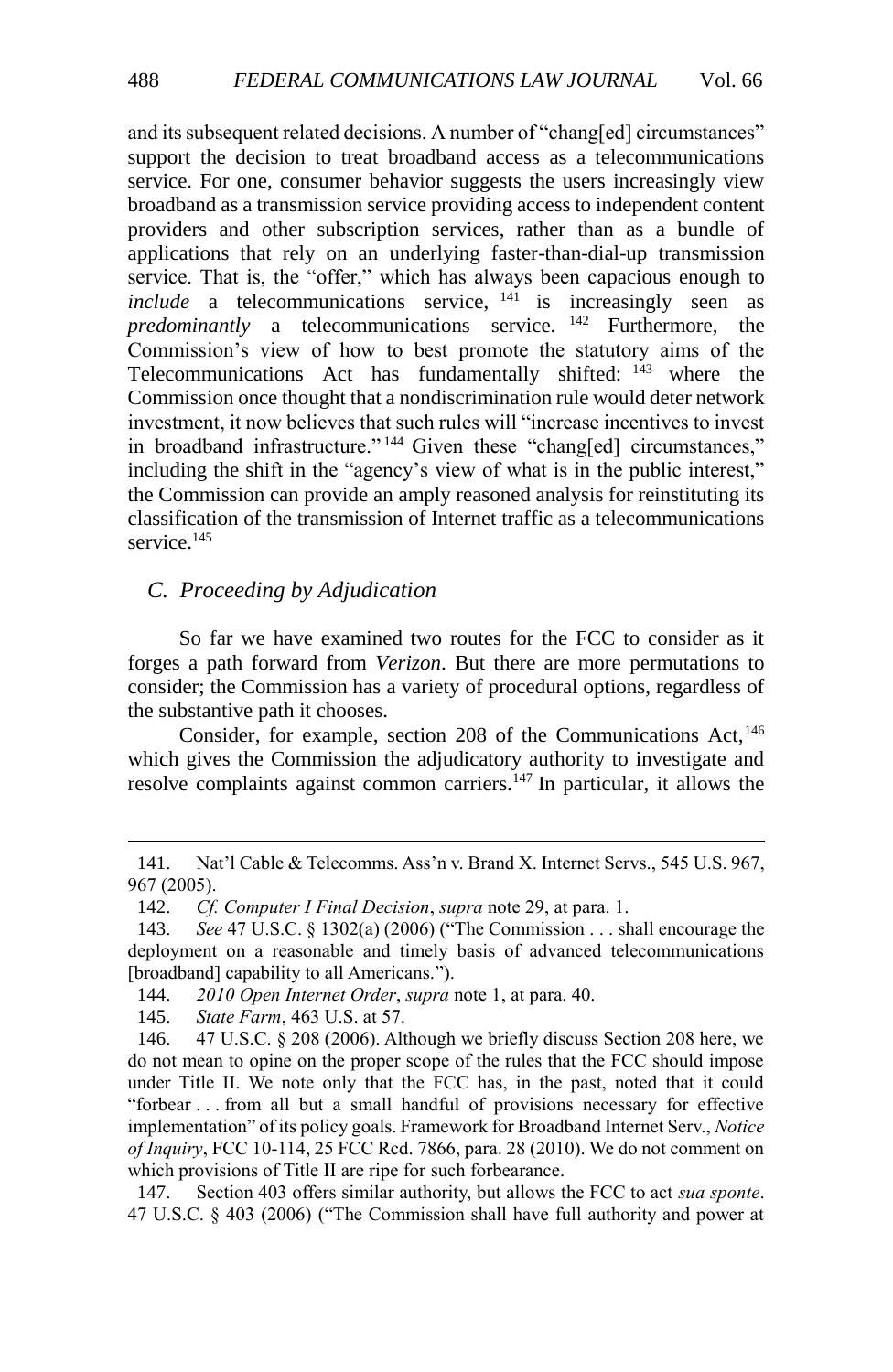FCC to initiate an inquiry into conduct that is inconsistent with the Commission's long-held goal of protecting application layer services from untoward carrier behavior.<sup>148</sup> If, for example, broadband carriers were to begin to discriminate against unaffiliated competing content, the Commission might reconsider its classification decisions through a series of adjudicatory proceedings. One such proceeding might address only senderside traffic if the alleged violation affects only incoming traffic, or if it involves an interconnection dispute. A subsequent adjudication might expand the scope of inquiry as necessary.

The Commission, of course, retains the discretion to choose the mode of policymaking that it believes best serves the public interest.<sup>149</sup> So long as the Commission's "adjudicative procedures . . . produce the relevant information to mature and fair consideration of the issues," it is entitled to "proceed with caution, developing its standards in a case-by-case manner . . . ."<sup>150</sup>

In other words, the FCC can establish by adjudication that an offer to transmit data sent by a content provider to a subscriber is a "telecommunications service" subject to regulation under Title II.<sup>151</sup> And the Commission can then make an individual determination as to whether the particular practice at issue is "unjust" or an "unreasonable discrimination"  $a$ gainst an application-layer service,  $152$  and enjoin the practice as necessary. <sup>153</sup> This approach has the notable benefit of allowing the Commission to operate on a case-by-case basis,<sup>154</sup> thereby creating room for the flexible administration of policy in a still-evolving technological space.<sup>155</sup>

148. *See supra* notes [36](#page-6-1)[–41](#page-6-2) and accompanying text.

 $\overline{a}$ 

154. Wheeler, *supra* note [91.](#page-13-1)

155. *See* Formal Complaint of Free Press & Pub. Knowledge Against Comcast Corp. for Secretly Degrading Peer-to-Peer Applications, *Memorandum Opinion and Order*, FCC 08-183, 23 FCC Rcd. 13028, paras. 30–32 (2008) (arguments in favor

any time to institute an inquiry, on its own motion, in any case and as to any matter or thing concerning which complaint is authorized to be made . . . .").

<sup>149.</sup> NLRB v. Bell Aerospace Co., 416 U.S. 267 (1974); *see also* Verizon Tel. Cos. v. FCC, 269 F.3d 1098 (D.C. Cir. 2001).

<sup>150.</sup> *Bell Aerospace*, 416 U.S. at 268; *see generally* Benjamin Kapnik, *Affirming the Status Quo?: The FCC, ALJs, and Agency Adjudications*, 80 GEO.WASH. L.REV. 1527 (2012) (reviewing quality of FCC adjudicatory process).

<sup>151.</sup> *See supra* Part III.A.

<sup>152.</sup> 47 U.S.C. § 202 (2006).

<sup>153.</sup> We note, for the sake of completeness, that the FCC would likely be unable to impose retrospective fines in cases that present first-of-their-kind departures from governing standards (including settled expectations regarding the reach of various classification decisions). *See generally* Verizon Tel. Cos*.*, 269 F.3d at 1098. Nevertheless, the FCC can clearly order injunctive relief, which is the more important—and more practical—remedy.